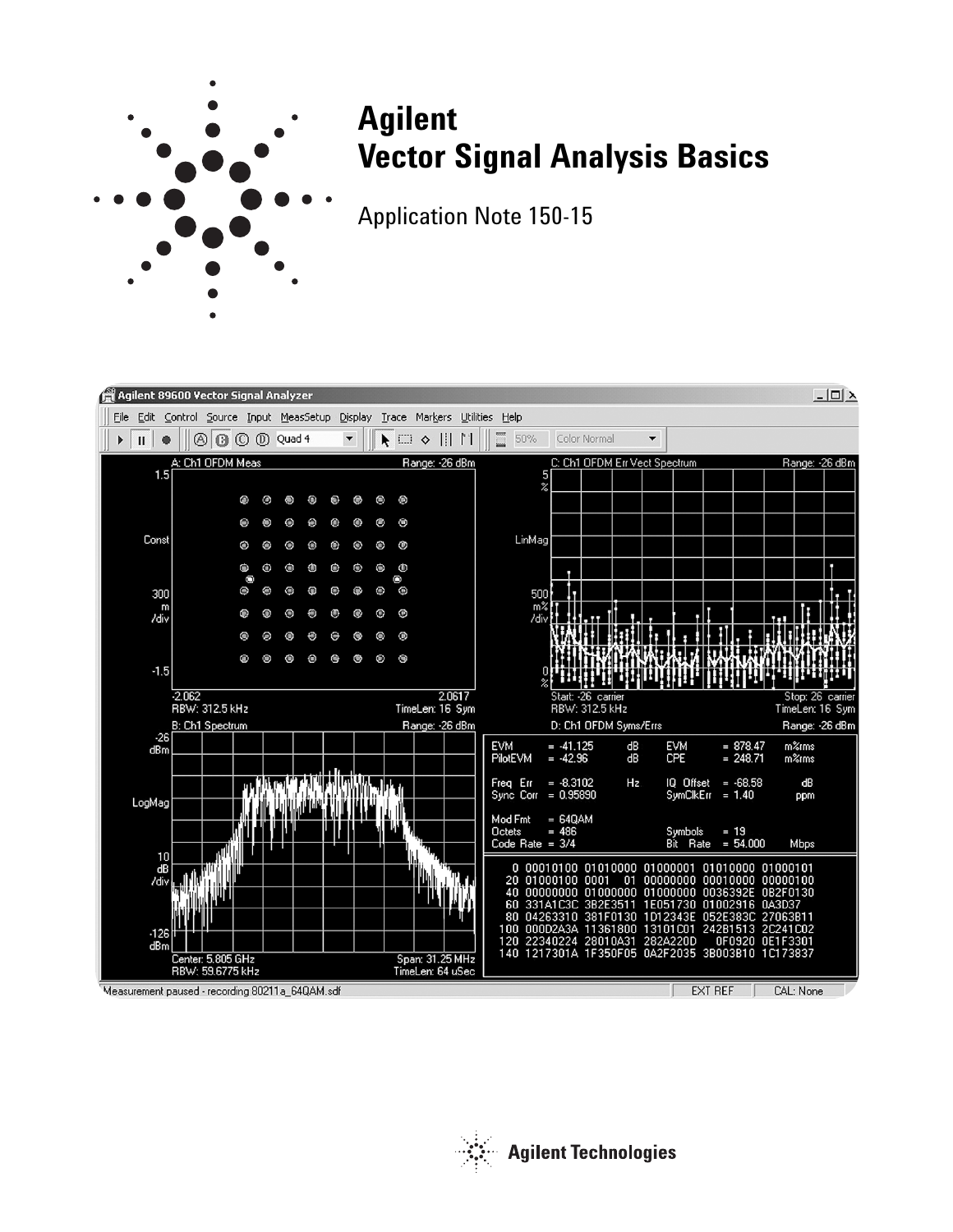# **Chapter 1 Vector Signal Analyzer**

This application note serves as a primer on the vector signal analyzer (VSA). This chapter discusses VSA measurement concepts and theory of operation; Chapter 2 discusses VSA vector-modulation analysis and, specifically, digital-modulation analysis.

Analog, swept-tuned spectrum analyzers use superheterodyne technology to cover wide frequency ranges; from audio, through microwave, to millimeter frequencies. Fast Fourier transform (FFT) analyzers use digital signal processing (DSP) to provide high-resolution spectrum and network analysis, but are limited to low frequencies due to the limits of analog-to-digital conversion (ADC) and signal processing technologies. Today's wide-bandwidth, vector-modulated (also called complex or digitally modulated), time-varying signals benefit greatly from the capabilities of FFT analysis and other DSP techniques. VSAs combine superheterodyne technology with high speed ADCs and other DSP technologies to offer fast, high-resolution spectrum measurements, demodulation, and advanced time-domain analysis. A VSA is especially useful for characterizing complex signals such as burst, transient, or modulated signals used in communications, video, broadcast, sonar, and ultrasound imaging applications.

Figure 1-1 shows a simplified block diagram of a VSA analyzer. The VSA implements a very different measurement approach than traditional swept analyzers; the analog IF section is replaced by a digital IF section incorporating FFT technology and digital signal processing. The traditional swept-tuned spectrum analyzer is an analog system; the VSA is fundamentally a digital system that uses digital data and mathematical algorithms to perform data analysis. For example, most traditional hardware functions, such as mixing, filtering, and demodulation, are accomplished digitally, as are many measurement operations. The FFT algorithm is used for spectrum analysis, and the demodulator algorithms are used for vector analysis applications.



**Figure 1-1. The vector signal analyzer digitizes the analog input signal and uses DSP technology to process and provide data outputs; the FFT algorithm produces frequency domain results, the demodulator algorithms produce modulation and code domain results**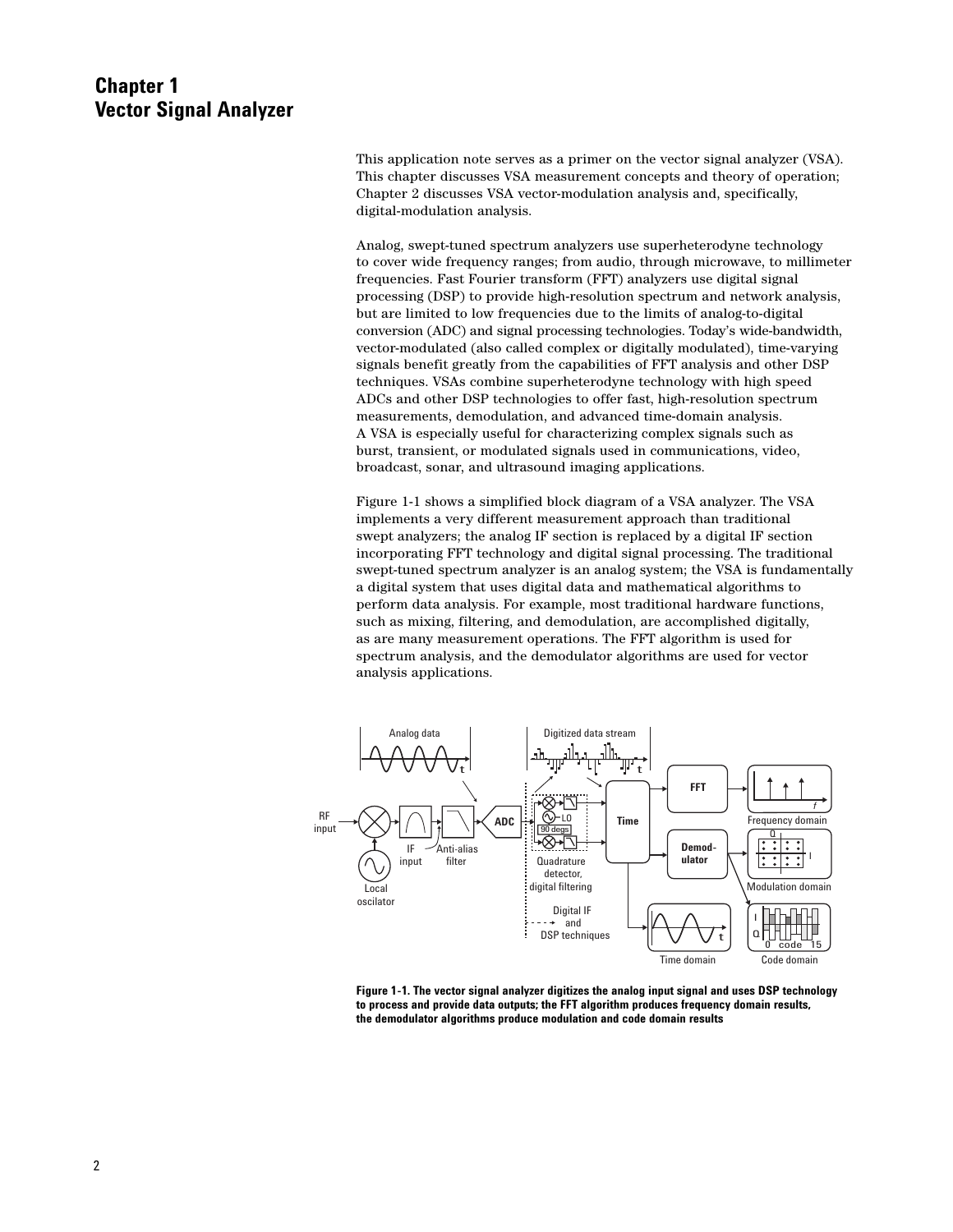A significant characteristic of the VSA is that it is designed to measure and manipulate complex data. In fact, it is called a vector signal analyzer because it has the ability to vector detect an input signal (measure the magnitude and phase of the input signal). You will learn about vector modulation and detection in Chapter 2. It is basically a measurement receiver with system architecture that is analogous to, but not identical to, a digital communications receiver. Though similar to an FFT analyzer, VSAs cover RF and microwave ranges, plus additional modulation-domain analysis capability. These advancements are made possible through digital technologies such as analog-to-digital conversion and DSP that include digital intermediate frequency (IF) techniques and fast Fourier transform (FFT) analysis.

Because the signals that people must analyze are growing more complex, the latest generations of spectrum analyzers have moved to a digital architecture and often include many of the vector signal analysis capabilities previously found only in VSAs. Some analyzers digitize the signal at the instrument input, after some amplification, or after one or more downconverter stages. In any of these cases, phase as well as magnitude is preserved in order to perform true vector measurements. Capabilities are then determined by the digital signal processing capability inherent in the spectrum analyzer firmware or available as add-on software running either internally (measurement personalities) or externally (vector signal analysis software) on a computer connected to the analyzer.

### **VSA measurement advantages**

**Vector analysis measures dynamic signals and produces complex data results**

The VSA offers some distinct advantages over analog swept-tuned analysis. One of the major advantages of the VSA is its ability to better measure dynamic signals. Dynamic signals generally fall into one of two categories: time-varying or complex modulated. Time-varying are signals whose measured properties change during a measurement sweep (such as burst, gated, pulsed, or transient). Complex-modulated signals cannot be solely described in terms of simple AM, FM, or PM modulation, and include most of those used in digital communications, such as quadrature amplitude modulation (QAM).



**Figure 1-2. Swept-tuned analysis displays the instantaneous time response of a narrowband IF filter to the input signal. Vector analysis uses FFT analysis to transform a set of time domain samples into frequency domain spectra.**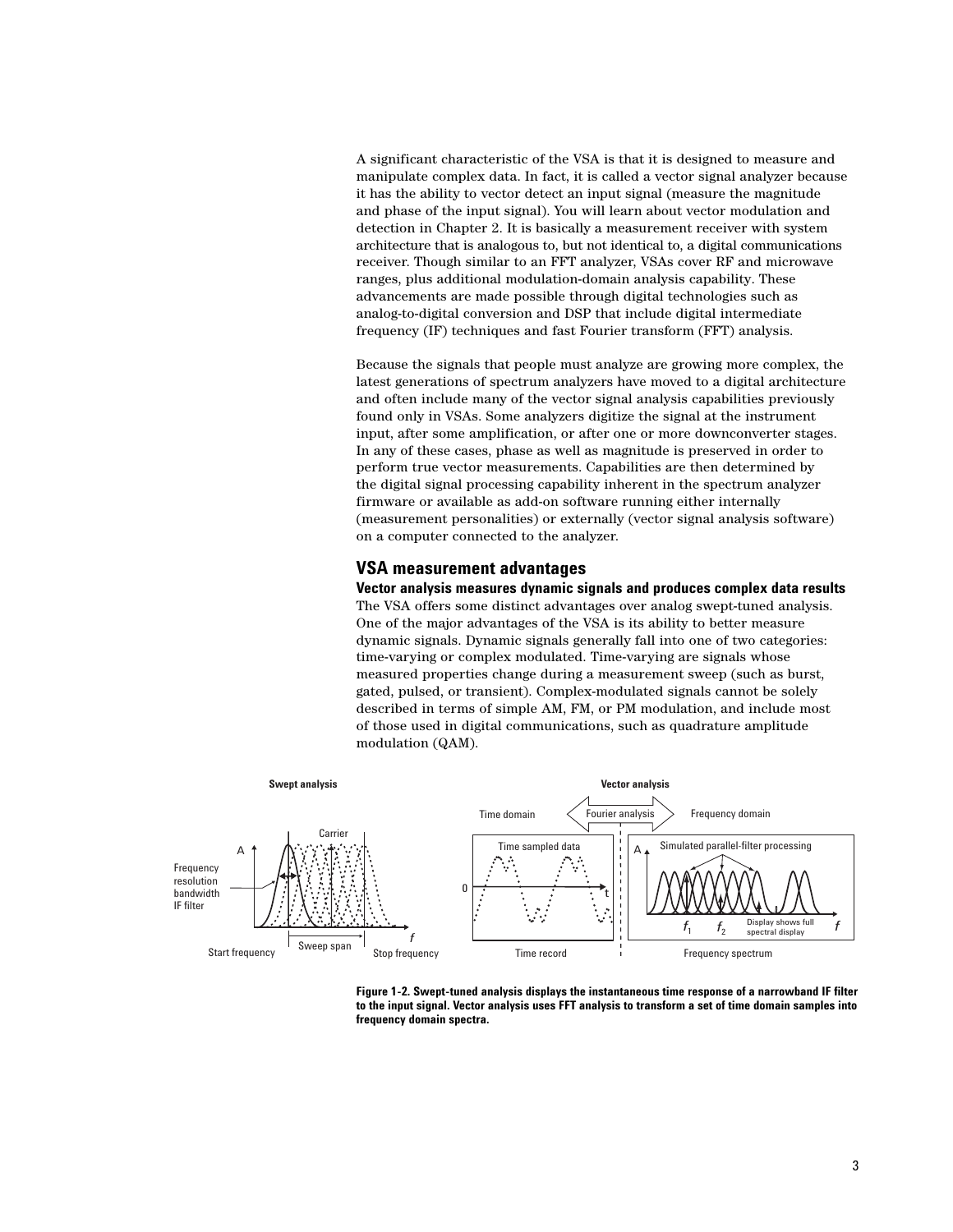A traditional swept-spectrum analyzer<sup>1</sup>, in effect, sweeps a narrowband filter across a range of frequencies, sequentially measuring one frequency at a time. Unfortunately, sweeping the input works well for stable or repetitive signals, but will not accurately represent signals that change during the sweep. Also, this technique only provides scalar (magnitude only) information, though some other signal characteristics can be derived by further analysis of spectrum measurements.

The VSA measurement process simulates a parallel bank of filters and overcomes swept limitations by taking a "snapshot," or time-record, of the signal; then processing all frequencies simultaneously. For example, if the input is a transient signal, the entire signal event is captured (meaning all aspects of the signal at that moment in time are digitized and captured); then used by the FFT to compute the "instantaneous" complex spectra versus frequency. This process can be performed in real-time, that is, without missing any part of the input signal. For these reasons, the VSA is sometimes referred to as a "dynamic signal analyzer" or a "real-time signal analyzer". The VSA's ability to track a fast-changing signal isn't unlimited, however; it depends on the VSA's computational capability.

#### **The VSA decreases measurement time**

Parallel processing yields another potential advantage for high-resolution (narrow resolution bandwidth) measurements; faster measurement time. If you've used a swept-tuned spectrum analyzer before, you already know that narrow resolution bandwidth (RBW) measurements of small frequency spans can be very time-consuming. Swept-tuned analyzers sweep frequencies from point to point slowly enough to allow the analog resolution bandwidth filters to settle. By contrast, the VSA measures across the entire frequency span at one time. However, there is analogous VSA settling time due to the digital filters and DSP. This means the VSA sweep speed is limited by data collection and digital processing time rather than analog filters. But this time is usually negligible when compared to the settling time of analog filters. For certain narrow bandwidth measurements, the VSA can complete a measurement up to 1000 times faster than conventional swept-tuned analyzers.

In a swept-tuned spectrum analyzer, the physical bandwidth of the sweeping filter limits the frequency resolution. The VSA doesn't have this limitation. Some VSAs can resolve signals that are spaced less than 100  $\mu$ Hz apart. Typically, VSA resolution is limited by source and analyzer frequency stability, as well as by the amount of time you are willing to devote to the measurement. Increasing the resolution also increases the time it takes to measure the signal (the length of the required time-record).

#### **Time-capture is a great tool for signal analysis and troubleshooting**

Another feature that is extremely useful is the time-capture capability. This allows you to record actual signals in their entirety without gaps, and replay them later for any type of data analysis. The full set of measurement features can be applied to the captured signal. For example, you could capture a transmitted digital communications signal and then perform both spectrum and vector-modulation analysis to measure signal quality or identify signal impairments.

<sup>1.</sup> For more information on spectrum analyzers, see Agilent Application Note 150, Spectrum Analysis Basics, literature number 5952-0292.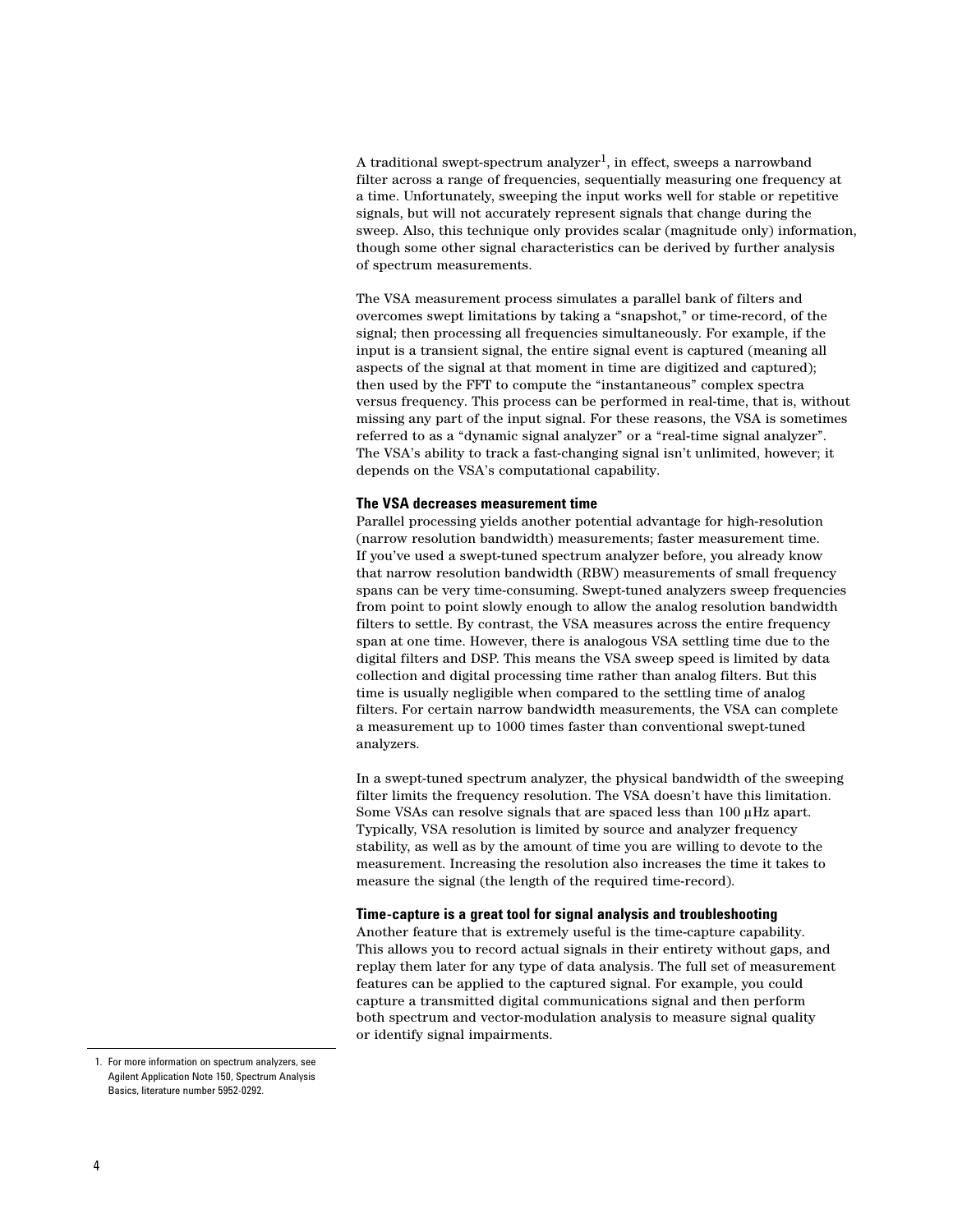#### **DSP provides multi-domain measurements in one instrument**

The use of digital signal processing (DSP) also yields additional benefits; it provides time, frequency, modulation, and code domain measurement analysis in one instrument. Having these capabilities increases the analyzer's value to you and improves the quality of your measurements. FFT analysis allows easy and accurate views of both time and frequency domain data. The DSP provides vector modulation analysis, including both analog and digital modulation analysis. The analog demodulator produces AM, FM and PM demodulation results, similar to that of a modulation analyzer, allowing you to view amplitude, frequency, and phase profiles versus time. The digital demodulator performs a broad range of measurements on many digital communications standards (such as W-CDMA, GSM, cdma2000, and more) and produces many useful measurement displays and signal-quality data.

Although the VSA clearly provides important benefits, the conventional analog swept-tuned analyzers can provide higher frequency coverage and increased dynamic range capability.

#### **VSA measurement concepts and theory of operation**

As mentioned earlier, the VSA is fundamentally a digital system that uses DSP to perform spectrum analysis with FFTs, and uses demodulator algorithms to perform vector-modulation analysis. You may recall from Fourier analysis, that the FFT is a mathematical algorithm that operates on time-sampled data and provides time-to-frequency domain transformations. The analog signal must be digitized in the time-domain, then the FFT algorithm executes to compute the spectra. Conceptually, the VSA implementation is simple and straightforward: digitize the input signal, then compute the measurement results. See Figure 1-3. However, in practice, there are many factors that must be accounted for in order for the measurement to be meaningful and accurate. (For more information about FFT analysis, refer to the *References* section at the end of this application note.)



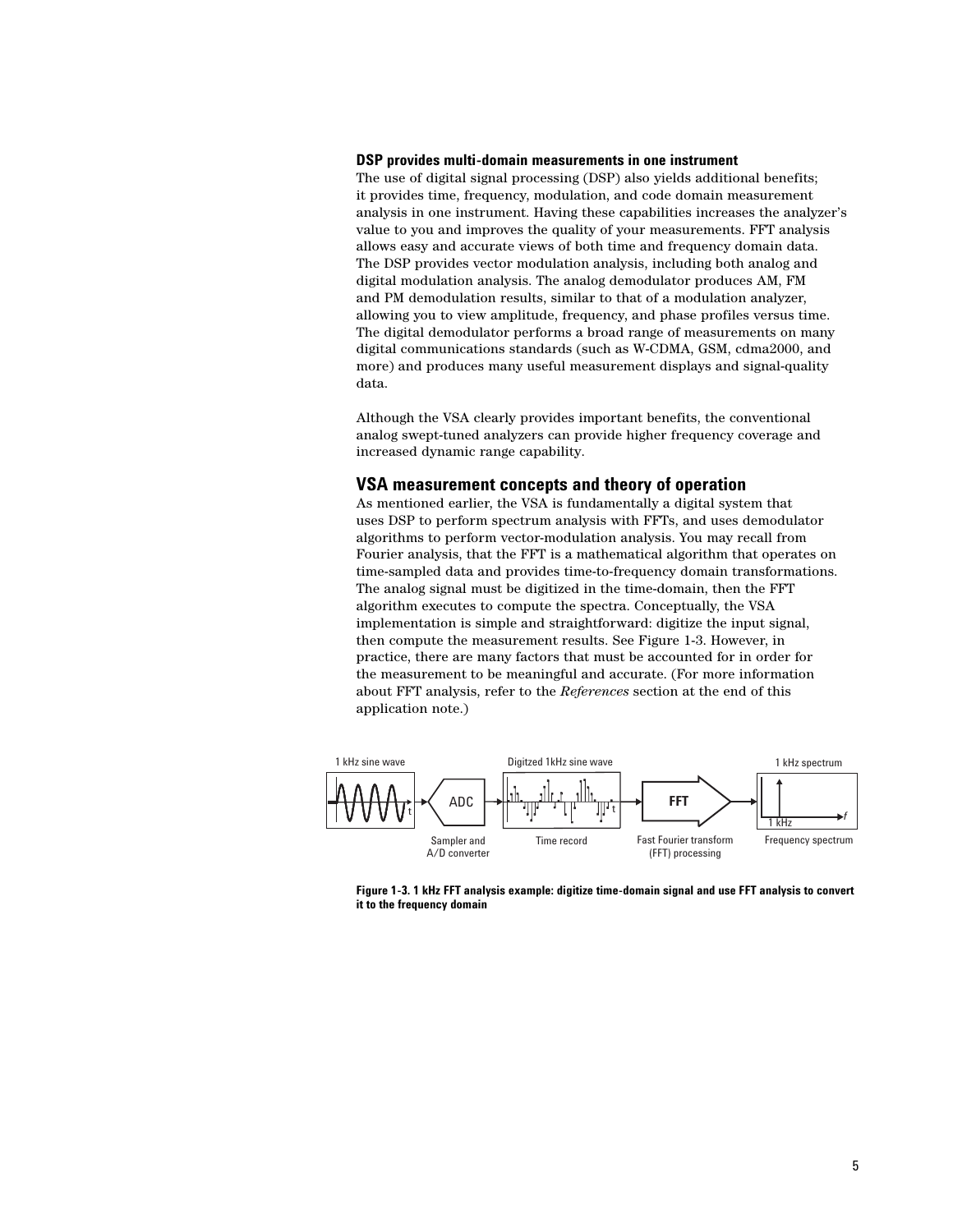If you are familiar with FFT analysis, you already know the FFT algorithm makes several assumptions about the signal it is processing. The algorithm doesn't check to verify the validity of these assumptions for a given input, and it will produce invalid results, unless you or the instrument validates the assumptions. Fortunately, as you will learn in the following discussion, the Agilent VSA implementation was designed with FFT-based analysis in mind. It has many integrated features to eliminate potential error sources, plus enhancements that provide swept-tuned usability in an FFT-based analyzer.

Figure 1-4 illustrates a general system block diagram of a VSA analyzer. Different manufacturers might use slightly different designs and, through DSP, many of the functions could occur at different places. Figure 1-4 shows a generalized diagram of the technique that Agilent uses in its VSAs. The VSA spectrum analysis measurement process includes these fundamental stages:

- 1. Signal conditioning with frequency translation
- 2. Analog-to-digital conversion
- 3. Quadrature detection
- 4. Digital filtering and resampling
- 5. Data windowing
- 6. FFT analysis (for vector modulation, blocks 5 and 6 are replaced with the demodulator block)

The first stage of the measurement process is called signal conditioning. This stage includes several important functions that condition and optimize the signal for the analog-to-digital conversion and FFT analysis. The first function is AC and DC coupling. This option is necessary if you need to remove unwanted DC biases in the measurement setup. Next, the signal is either amplified or attenuated for optimal signal level into the mixer. The mixer stage provides frequency translation, or RF-to-IF downconversion, and mixes the signal down to the final IF. This operation is the same as the superheterodyne function of the swept-tuned analyzer and extends FFT analysis capabilities through microwave. In practice, it may take several downconversion stages to reach the final IF frequency. Some analyzers provide external IF input capability; by providing your own IF, you can extend the upper frequency range of the analyzer to match a receiver you provide.



**Figure 1-4. Vector signal analyzer simplified block diagram**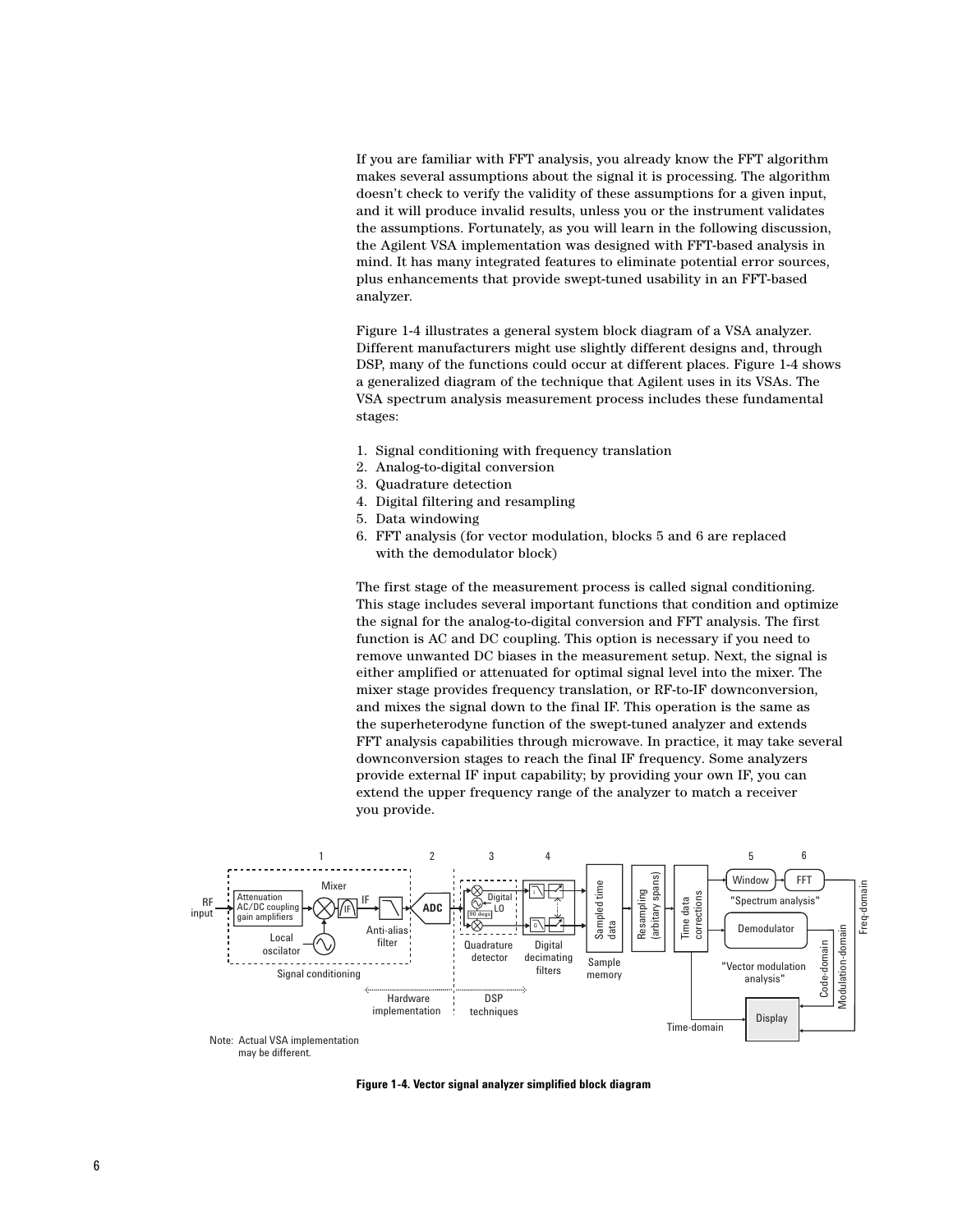The final stage of the signal conditioning process is extremely important to a sampled system and FFT analysis; signal alias protection. The anti-alias filter performs this function. An analyzer that does not have adequate protection from aliasing may show frequency components that are not part of the original signal. The sampling theorem states that if the signal is sampled at a rate greater than 2 times the highest significant frequency component present in the signal, the sampled signal can be reconstructed exactly. The minimum acceptable sample rate is called the Nyquist rate. Thus,

 $f_{\rm s}$  > 2 ( $f_{\rm max}$ )

where *f*

 $s =$  sample rate  $f_{\text{max}}$  = highest frequency component

If the sampling theorem is violated, "aliasing" error products can result. Therefore, to prevent alias products for a given maximum frequency, there must not be significant signal energy above 1/2 the sample rate. Figure 1-5 shows a set of sample points, which fit two different waveforms. The higher-frequency waveform violates the sampling theorem. Unless an anti-alias filter is used, the two frequencies will be indistinguishable when processed digitally.

To prevent aliasing, two conditions must be satisfied:

- 1. The input signal to the digitizer/sampler must be band limited. In other words, there must exist a maximum frequency (*f* max) above which no frequency components are present.
- 2. The input signal must be sampled at a rate that satisfies the sampling theorem.

The solution to the aliasing problem seems simple enough. First you select the maximum frequency  $(f_{\rm max})$  that the analyzer will measure, then make sure the sampling frequency  $(f_{\rm s})$  is twice that frequency. This step satisfies condition number 2 and makes sure that the analyzer can accurately measure the frequencies of interest. Next you insert a low-pass filter (an anti-aliasing filter) to remove all frequencies above  $f_{\rm max}^{\phantom{\dag}}$ , thus ensuring that the measurement will exclude all frequencies except those you are interested in. This step satisfies condition number 1 and makes sure the signal is band limited.



**Figure 1-5. Aliasing products occur when the signal is undersampled. Undesirable frequencies appear under the alias of another (baseband) frequency**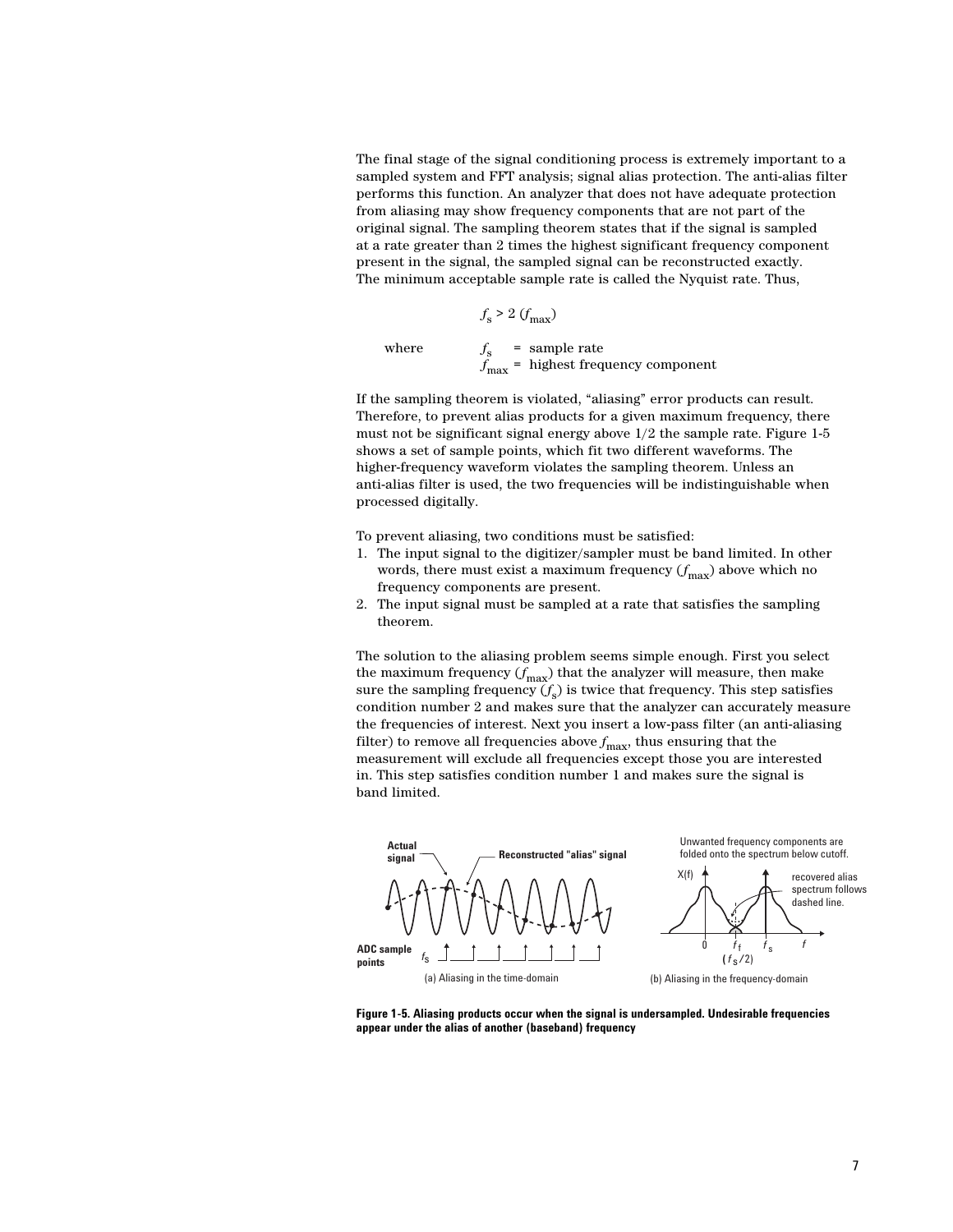There are two factors that complicate this simple anti-aliasing solution. The first, and easiest to address, is that the anti-alias filter has a finite roll off rate. As shown in figure 1-6, there is a transition band in practical filters between the passband and stopband. Frequencies within the transition band could produce alias frequencies. To avoid these alias products, the filter cutoff must be below the theoretical upper frequency limit of  $f_{\rm s}$  divided by 2. An easy solution to this problem is to oversample (sample above the Nyquist rate). Make the sampling frequency slightly above 2 times  $f_{\rm max}$  so that it is twice the frequency at which the stopband actually starts, not twice the frequency you are trying to measure. Many VSA implementations use a guard band to protect against displaying aliased frequency components. The FFT computes the spectral components out to  $50\%$  of  $f_{\rm s}$  (equivalently  $f_{\rm s}$ /2). A guard band, between approximately 40% to 50% of  $f_{\rm s}$  (or  $f_{\rm s}$ /2.56 to  $f_{\rm s}$ /2), is not displayed because it may be corrupted by alias components. However, when the analyzer computes the inverse FFT, the signals in the guard band are used to provide the most accurate time-domain results. The high-roll-off-rate filter, combined with the guard band, suppresses potential aliasing components, attenuating them well below the noise floor of the analyzer.

The second complicating factor in alias protection (limited frequency resolution) is much harder to solve. First, an anti-alias filter that is designed for wide frequency spans (high sample rates) is not practical for measuring small resolution bandwidths for two reasons; it will require a substantial sample size (memory allocation) and a prohibitively large number of FFT computations (long measurement times). For example, at a 10 MHz sample rate, a 10 Hz resolution bandwidth measurement would require more than a 1 million point FFT, which translates into large memory usage and a long measurement time. This is unacceptable because the ability to measure small resolution bandwidths is one of the main advantages of the VSA.

One way of increasing the frequency resolution is by reducing  $f_s$ , but this is at the expense of reducing the upper-frequency limit of the FFT and ultimately the analyzer bandwidth. However, this is still a good approach because it allows you to have control over the resolution and frequency range of the analyzer. As the sample rate is lowered, the cut-off frequency of the anti-alias filter must also be lowered, otherwise aliasing will occur. One possible solution would be to provide an anti-aliasing filter for every span, or a filter with selectable cutoff frequencies. Implementing this scheme with analog filters would be difficult and cost prohibitive, but it is possible to add additional anti-alias filters digitally through DSP.



**Figure 1-6. The anti-alias filter attenuates signals above** *f***s/2. A guard band between 40% to 50% of** *f***s is not displayed**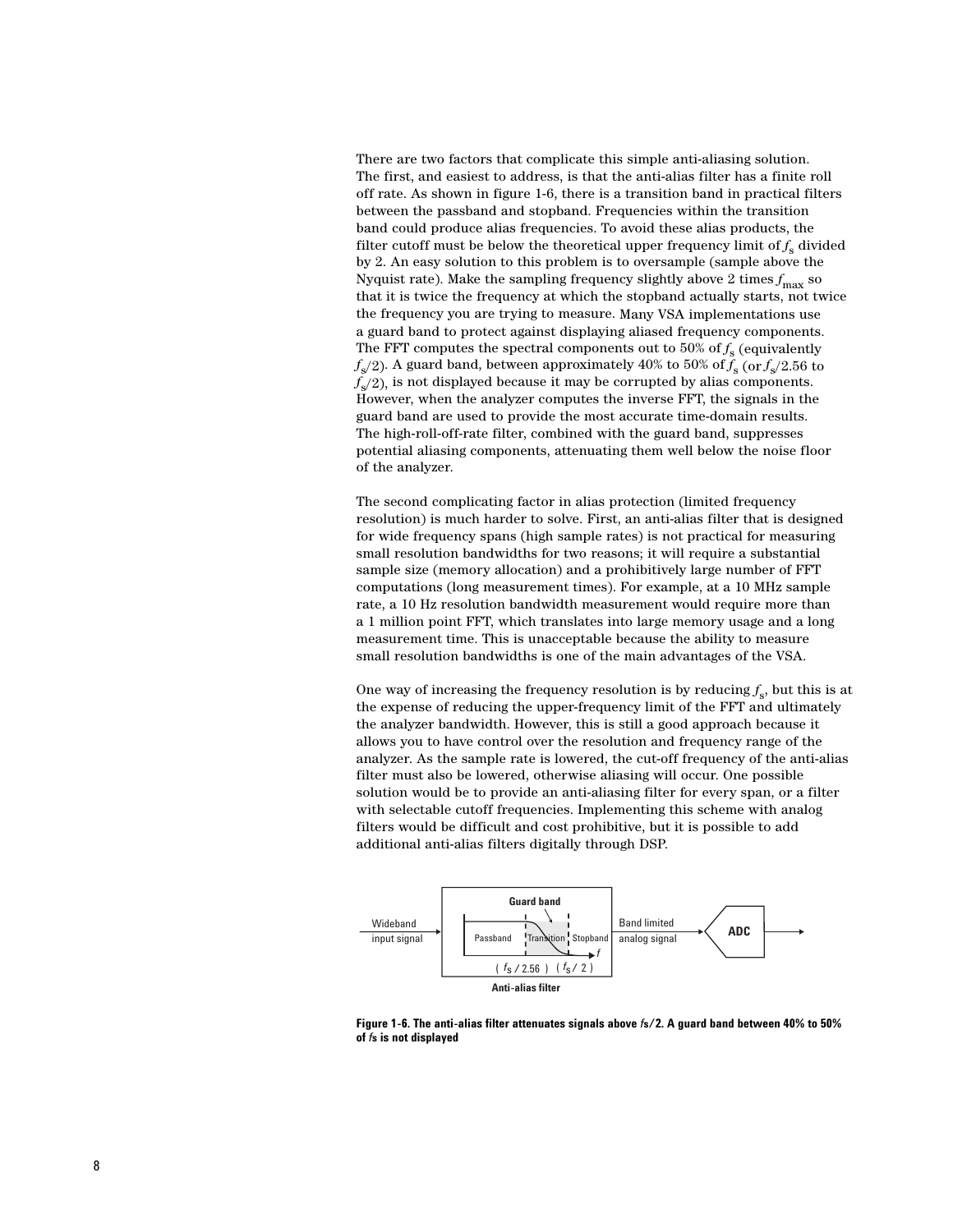*Digital decimating filters* and *resampling* algorithms provide the solution to the limited frequency resolution problem, and it is the solution used in Agilent VSAs. Digital decimating filters and resampling perform the operations necessary to allow variable spans and resolution bandwidths. The digital decimating filters simultaneously decrease the sample rate and limit the bandwidth of the signal (providing alias protection). The sample rate into the digital filter is  $f_{\rm s}$ ; the sample rate out of the filter is  $f_{\rm s}^{\,}{}'$ n, where "n" is the decimation factor and an integer value. Similarly, the bandwidth at the input filter is "*BW*," and the bandwidth at the output of the filter is "*BW/*n". Many implementations perform binary decimation (divide-by-2 sample rate reduction), which means that the sample rate is changed by integer powers of 2, in  $1/(2^n)$  steps (1/2, 1/4, 1/8...etc). Frequency spans that result from "divide by  $2^{n}$ " are called cardinal spans. Measurements performed at cardinal spans are typically faster than measurements performed at arbitrary spans due to reduced DSP operations.

The decimating filters allow the sample rate and span to be changed by powers of two. To obtain an arbitrary span, the sample rate must be made infinitely adjustable. This is done by means of a resampling or interpolation filter, which follows the decimation filters. For more details regarding resampling and interpolation algorithms, refer to the *References* section at the end of this application note.

Even though the digital and resampling filters provide alias protection while reducing the sample rate, the analog anti-alias filter is still required, since the digital and resampling filters are, themselves, a sampled system which must be protected from aliasing. The analog anti-alias filter protects the analyzer at its widest frequency span with operation  $\mathrm{at} f_{\mathbf{s}}$ . The digital filters follow the analog filter and provide anti-alias protection for the narrower, user-specified spans.

The next complication that limits the ability to analyze small resolution bandwidths is caused by a fundamental property of the FFT algorithm itself; the FFT is inherently a baseband transform. This means that the frequency range of the FFT starts from 0 Hz (or DC) and extends to some maximum frequency,  $f_{\rm s}$  divided by 2. This can be a significant limitation in measurement situations where a small frequency band needs to be analyzed. For example, if an analyzer has a sample rate of 10 MHz, the frequency range would be 0 Hz to 5 MHz  $(f_s/2)$ . If the number of time samples (N) were 1024, the frequency resolution would be  $9.8$  kHz  $(f_{\rm s}{\rm /}N)$ . This means that frequencies closer than 9.8 kHz could not be resolved.

As just mentioned, you can control the frequency span by varying the sample rate, but the resolution is still limited because the start frequency of the span is DC. The frequency resolution can be arbitrarily improved, but at the expense of a reduced maximum frequency. The solution to these limitations is a process called *band selectable analysis*, also known as *zoom* operation or *zoom* mode. Zoom operation allows you to reduce the frequency span while maintaining a constant center frequency. This is very useful because it allows you to analyze and view small frequency components away from 0 Hz. Zooming allows you to focus the measurement anywhere within the analyzers frequency range (Figure 1-7).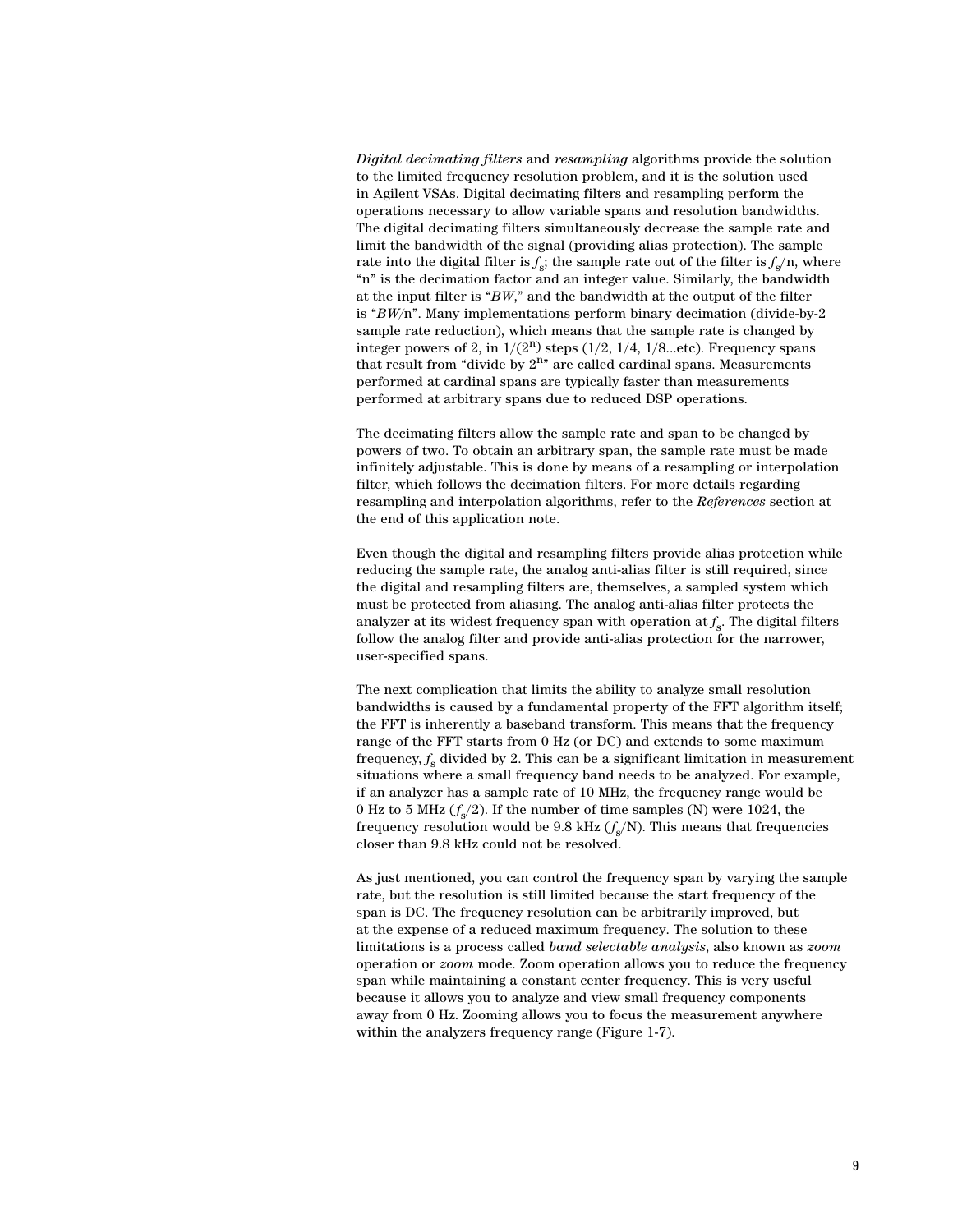Zoom operation is a process of digital quadrature mixing, digital filtering, and decimating/resampling. The frequency span of interest is mixed with a complex sinusoid at the zoom span center frequency  $(f_{\rm z})$ , which causes that frequency span to be mixed down to baseband. The signals are filtered and decimated/resampled for the specified span, all out-of-band frequencies removed. This is the band-converted signal at IF (or baseband) and is sometimes referred to as "zoom time" or "IF time". That is, it is the timedomain representation of a signal as it would appear in the IF section of a receiver. Zoom measurements are discussed further in the "Time-domain display" section near the end of this chapter.

#### **Sample memory**

The output of the digital decimating filters represents a bandlimited, digital version of the analog input signal in time-domain. This digital data stream is captured in sample memory (Figure 1-4). The *sample memory* is a circular FIFO (first in, first out) buffer that collects individual data samples into blocks of data called time records, to be used by the DSP for further data processing. The amount of time required to fill the time record is analogous to the initial settling time in a parallel-filter analyzer. The time data collected in sample memory is the fundamental data used to produce all measurement results, whether in the frequency domain, time domain, or modulation domain.

#### **Time domain data corrections**

To provide more accurate data results, many VSAs implement time data correction capability through an equalization filter. In vector analysis, the accuracy of the time data is very important. Not only is it the basis for all of the demodulation measurements, but it is also used directly for measurements such as instantaneous power as a function of time. Correcting the time data is the last step in creating a nearly ideal bandlimiting signal path. While the digital filters and resampling algorithms provide for arbitrary bandwidths (sample rates and spans), the time-domain corrections determine the final passband characteristic of the signal path. Time-domain corrections would be unnecessary if the analog and digital signal paths could be made ideal. Time-domain corrections function as an equalization filter to compensate for passband imperfections. These imperfections come from many sources. The IF filters in the RF section, the analog anti-aliasing filter, the decimating filters, and the resampling filters all contribute to passband ripple and phase nonlinearities within the selected span.



**Figure 1-7. Band-selectable analysis (or** *zoom* **mode): (a) measured broadband signal, (b) spectrum of the measured signal, (c) selected** *zoom* **span and center frequency, (d) digital LO spectrum (@** *zoom* **center frequency), (e) frequency span mixed down to baseband, (f) display spectrum annotation is adjusted to show the correct span and center frequency**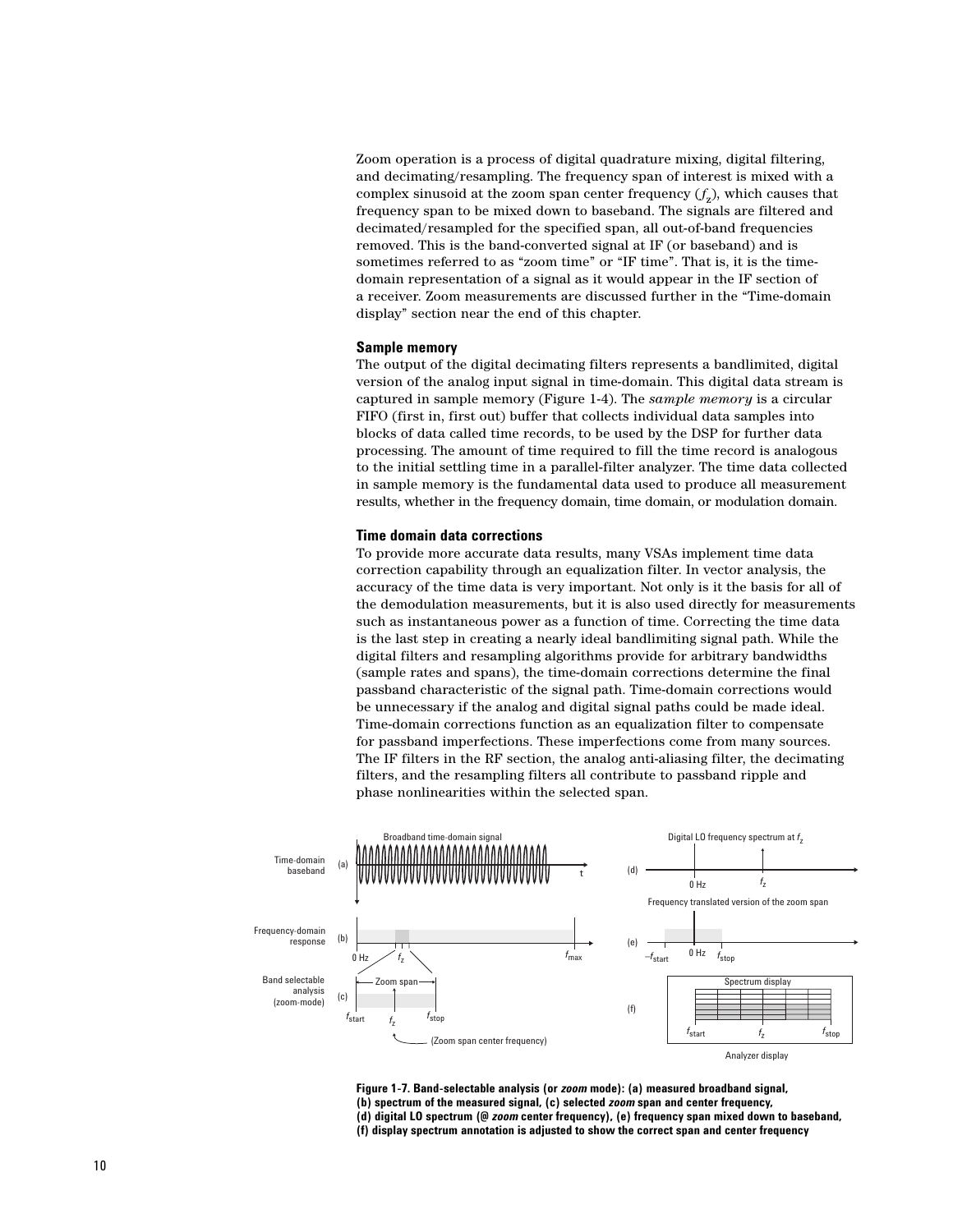The design of the equalization filter begins by extracting information about the analog signal path from the self-calibration data based on the instrument's configuration. This is the data used to produce the frequency-domain correction output display. Once the analog correction vector has been computed, it is modified to include the effects of the decimating and resampling filters. The final frequency response computations cannot be performed until after you have selected the span, because that determines the number of decimating filter stages and resampling ratio. The composite correction vector serves as the basis for the design of the digital equalization filter that is applied to the time data.

# **Data windowing - leakage and resolution bandwidth**

The FFT assumes that the signal it is processing is periodic from time record to time record. However most signals are not periodic in the time record and a discontinuity between time records will occur. Therefore, this FFT assumption is not valid for most measurements, so it must be assumed that a discontinuity exists. If the signal is not periodic in the time record, the FFT will not estimate the frequency components accurately. The resultant effect is called leakage and has the affect of spreading the energy from a single frequency over a broad range of frequencies. Analog swept-tuned spectrum analyzers will produce similar amplitude and spreading errors when the sweep speed is too fast for the bandwidth of the filter.

Data windowing is the usual solution to the leakage problem. The FFT is not the cause of the error; the FFT is generating an "exact" spectrum for the signal in the time record. It is the non-periodic signal characteristics between time records that cause the error. Data windowing uses a window function to modify the time-domain data by forcing it to become periodic in the time record. In effect, it forces the waveform to zero at both ends of the time record. This is accomplished by multiplying the time record by a weighted window function. Windowing distorts the data in the time domain to improve accuracy in the frequency domain. See Figure 1-8.



**Figure 1-8. Window functions reduce the leakage errors in the frequency domain by modifying the time domain waveform**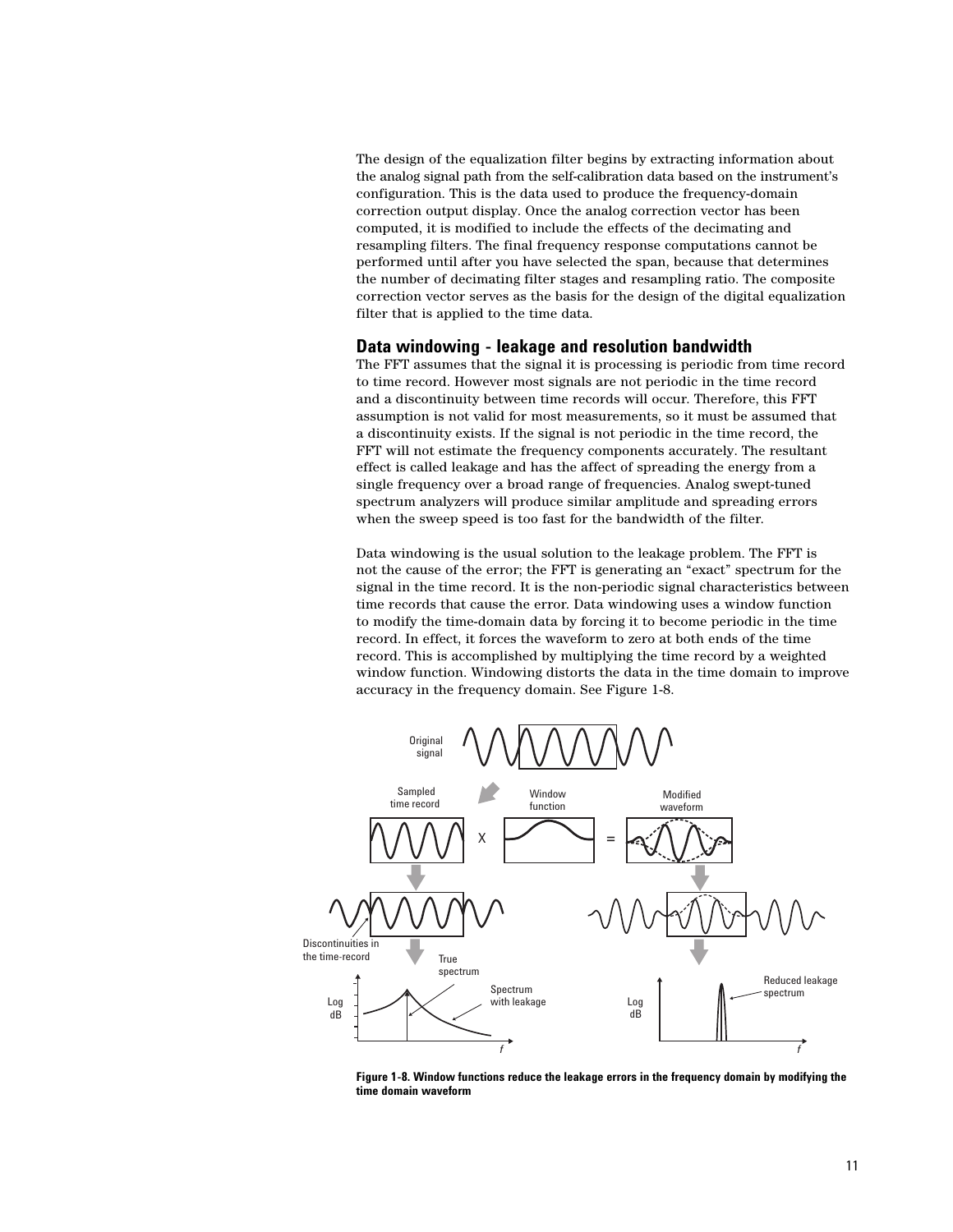Analyzers automatically select the appropriate window filter based on assumptions of the user's priorities, derived from the selected measurement type. However, if you want to manually change the window type, VSAs usually have several built-in window types that you can select from. Each window function, and the associated RBW filter shape, offers particular advantages and disadvantages. A particular window type may trade off improved amplitude accuracy and reduced "leakage" at the cost of reduced frequency resolution. Because each window type produces different measurement results (just how different depends on the characteristics of the input signal and how you trigger on it), you should carefully select a window type appropriate for the measurement you are trying to make. Table 1-1 summarizes four common window types and their uses.

#### **Table 1-1. Common window types and uses**

| Window                        | <b>Common uses</b>                |
|-------------------------------|-----------------------------------|
| Uniform (rectangular, boxcar) | Transient and self-windowing data |
| Hanning                       | General purpose                   |
| Gaussian top                  | High dynamic range                |
| Flat top                      | High amplitude accuracy           |

#### **The window filter contributes to the resolution bandwidth**

In traditional swept-tuned analyzers, the final IF filter determines the resolution bandwidth. In the FFT analyzers, the window type determines the resolution bandwidth filter shape. And the window type, along with the time-record length, determines the width of the resolution bandwidth filter. Therefore, for a given window type, a change in resolution bandwidth will directly affect the time-record length. Conversely, any change to time-record length will cause a change in resolution bandwidth as shown in the following formula:

|       |            | $RBW = normalized ENBW / T$                                     |
|-------|------------|-----------------------------------------------------------------|
| where | <b>RBW</b> | $ENBW =$ equivalent noise bandwidth<br>$=$ resolution bandwidth |
|       |            | $=$ time-record length                                          |

Equivalent noise bandwidth (ENBW) is a figure of merit that compares the window filter to an ideal, rectangular filter. It is the equivalent bandwidth of a rectangular filter that passes the same amount (power) of white noise as the window. Table 1-2 lists the normalized ENBW values for several window types. To compute the ENBW, divide the normalized ENBW by the time-record length. For example, a Hanning window with a 0.5 second time-record length would have an ENBW of 3 Hz (1.5 Hz-s/0.5 s).

#### **Table 1-2. Normalized ENBW values**

| <b>Window type</b> | <b>Normalized ENBW</b> |  |
|--------------------|------------------------|--|
| <b>Flat Top</b>    | 3.819 Hz-s             |  |
| Gaussian top       | 2.215 Hz-s             |  |
| Hanning            | $1.500$ Hz-s           |  |
| Uniform            | $1.000$ Hz-s           |  |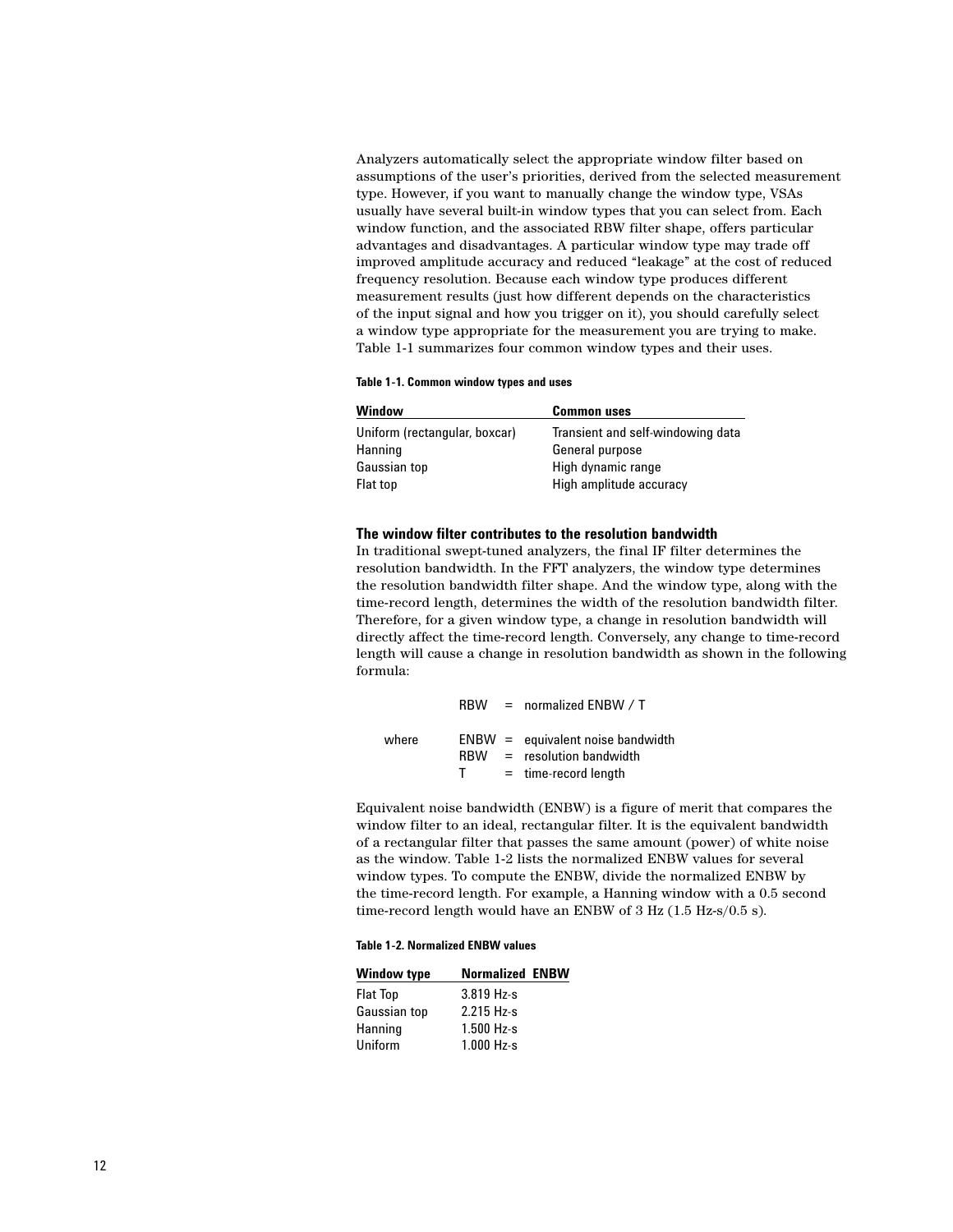# **Fast Fourier transform (FFT) analysis**

The signal is now ready for the FFT algorithm, but the way the FFT operates on the time-sampled data is not an intuitive process. The FFT is a recordoriented algorithm and operates on sampled data in a special way. Rather than acting on each data sample as the ADC converts it, the FFT waits until a number of samples (N) have been obtained (called a time record), then transforms the complete block. See Figure 1-9. In other words, a time record N samples long, is the input to the FFT, and the frequency spectrum N samples long, is the output.





The speed of the FFT comes from the symmetry or repeated sample values that fall out of restricting N to powers of 2. A typical record length for FFT analysis is  $1024 (2<sup>10</sup>)$  sample points. The frequency spectrum produced by the FFT is symmetrical about the sample frequency  $f_{\rm s}/2$  (this value is called the folding frequency,  $f_{\rm f}$ ). Thus, the first half of the output record contains redundant information, so only the second half is retained, sample points 0 thru N/2. This implies that the effective length of the output record is  $(N/2)$  + 1. You must add 1 to  $N/2$  because the FFT includes the zero line, producing outputs from 0 Hz thru N/2 Hz inclusive. *These are complex data points that contain both magnitude and phase information*.

In theory, the output of the FFT algorithm is  $(N/2)$  +1 frequency points, extending from 0 Hz to  $f_{\text{f}}$ . In practice however, a guard band is used for alias protection, so not all of these points are normally displayed. As mentioned earlier, a guard band (between approximately 40% to 50% of *f* s) is not displayed because it may be corrupted by alias components. For example, for a record length of 2048 samples, which produces 1025 unique complex frequency points, only 801 may actually be displayed.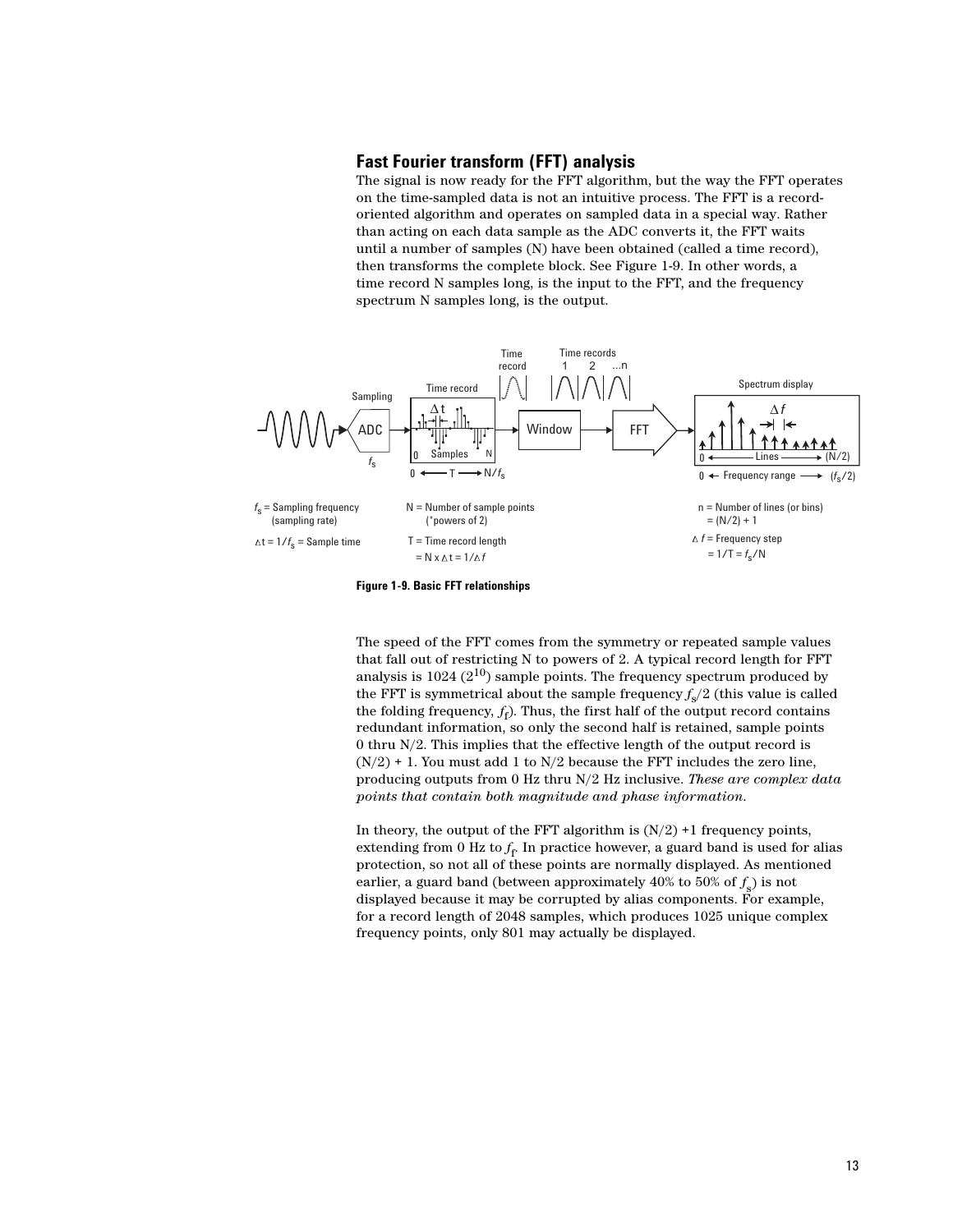These frequency domain points are called lines, or bins, and are usually numbered from 0 to N/2. These bins are equivalent to the individual filter/detector outputs in a bank-of-filters analyzer. Bin 0 contains the DC level present in the input signal and is referred to as the DC bin. The bins are equally spaced in frequency, with the frequency step (∆f ) being the reciprocal of the measurement time-record length (T). Thus,  $\Delta f = 1/T$ . The length of the time record (T) can be determined from the sample rate  $(f_s)$  and the number of sample points (N) in the time record as follows:  $T = N/f_s$ . The frequency  $(f_{\rm n})$  associated with each bin is given by:

$$
f_{\rm n} = {\rm n}f_{\rm s}/{\rm N}
$$

where n is the bin number

The frequency of the last bin contains the highest frequency,  $f_{\rm s}/2$ . Therefore, the frequency range of an FFT is  $0$  Hz to  $f_{\rm s}/2$ . Note that the highest FFT range is not  $f_{\rm max}$ , which is the upper-frequency limit of the analyzer, and may not be the same as the highest bin frequency.

#### **Real-time bandwidth**

Because the FFT analyzer cannot compute a valid frequency-domain result until at least one time record is acquired, the time-record length determines how long an initial measurement will take. For example, a 400-line measurement using a 1 kHz span requires a 400 ms time record; a 3200-line measurement requires a 3.2 s time record. This amount of data acquisition time is independent of the processing speed of the analyzer.

After the time record has been captured, processing speed does become an issue. The amount of time it takes to compute the FFT, format, and display the data results, determines the processing speed and display update rate. Processing speed can be important for two reasons. First, higher processing speeds can translate to decreased overall measurement time. Second, the ability of an analyzer to measure dynamic signals is a function of the processing speed. The performance indicator is the real-time bandwidth (RTBW), which is the maximum frequency span that can be continuously processed without missing any event in the input signal.



**Figure 1-10. (a) Processing is "real-time" when the FFT processing time is** ≤ **the time-record length; no data is lost. (b) Input data is missed if the FFT processing time is greater than the time-record length**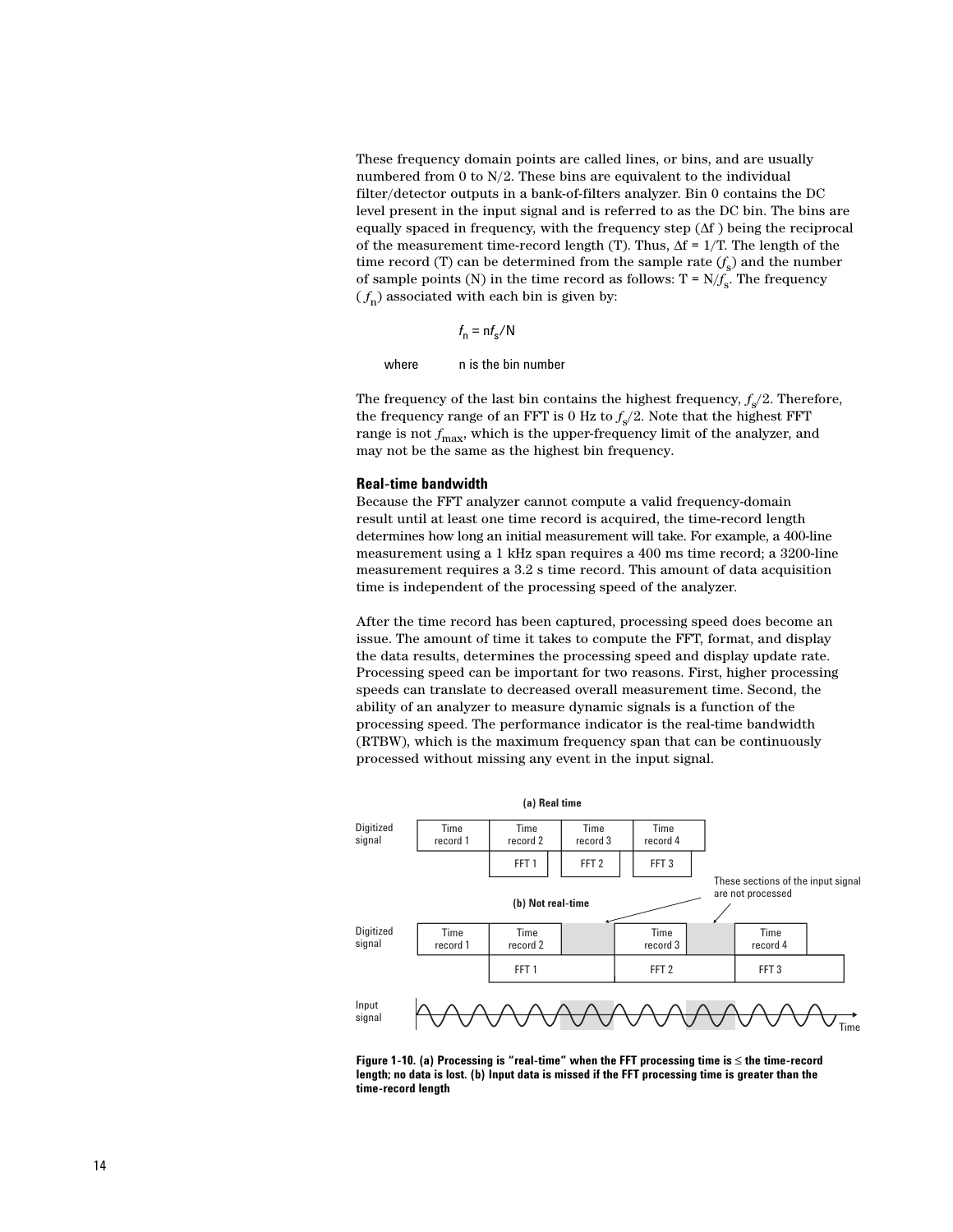In the analyzer, RTBW is the frequency span at which the FFT processing time equals the time-record length. There is no gap between the end of one time record and the start of the next. See Figure 1-10. For any frequency spans less than RTBW, no input data is lost. However, if you increase the span past the real-time bandwidth, the record length becomes shorter than the FFT processing time. When this occurs, the time records are no longer contiguous, and some data will be missed.

#### **Time-domain display**

The VSA lets you view and analyze time-domain data. The displayed time-domain data may look similar to an oscilloscope display, but you need to be aware that the data you're viewing may be quite different. The time-domain display shows the time-data just before FFT processing. See Figure 1-4. Many VSAs provide two measurement modes, baseband and zoom. Depending on the measurement mode, the time-domain data you are viewing will be very different.

Baseband mode provides time data similar to what you would view on a digital oscilloscope. Like the traditional digital signal oscilloscope (DSO), a VSA provides real-valued time data referenced to 0 time and 0 Hz (DC). However, the trace may appear distorted on the VSA, especially at high frequencies. This is because a VSA samples at a rate chosen to optimize FFT analysis, which, at the highest frequencies may only be 2 or 3 samples per period; great for the FFT, but not so good for viewing. In contrast, the DSO is optimized for time-domain analysis and usually oversamples the input. In addition, a DSO may provide additional signal reconstruction processing that enable the DSO to display a better time-domain representation of the actual input signal. Also, at maximum span, some signals (particularly square waves and transients) may appear to have excess distortion or ringing because of the abrupt frequency cut-off of the anti-alias filter. In this sense, DSOs are optimized for sample rate and time-domain viewing, not power accuracy and dynamic range.

In *zoom* (or *band selectable*) mode, which is typically the default mode for a VSA, you are viewing the time waveform after it has been mixed and quadrature detected. Specifically, the time data you are viewing is the product of analog down conversion, IF filtering, digital quadrature mixing, and digital filtering/resampling, based on the specified center frequency and span. The result is a band-limited complex waveform that contains real and imaginary components and, in most cases, it looks different from what you would see on an oscilloscope display. This may be valuable information, depending on the intended use. For example, this could be interpreted as "IF time," the time-domain signal that would be measured with an oscilloscope probing the signal in the IF section of a receiver.

The digital LO and quadrature detector perform the *zoom* measurement function. In zoomed measurements, the selected frequency span is mixed down to baseband at the specified center frequency  $(f_{\rm center}^{\phantom{\dag}})$ . To accomplish this, first the digital LO frequency is assigned the  $f_{\rm center}$  value. Then the input signal is quadrature detected; it is multiplied or mixed with the sine and cosine (quadrature) of the center frequency of the measurement span. The result is a complex (real and imaginary) time-domain waveform that is now referenced to  $f_{\rm center}$  while the phase is still relative to the zero time trigger. Remember, the products of the mixing process are the sum and difference frequencies (signal  $-f_{\text{center}}$  and signal  $+f_{\text{center}}$ ). So the data is further processed by the low-pass filters to select only the difference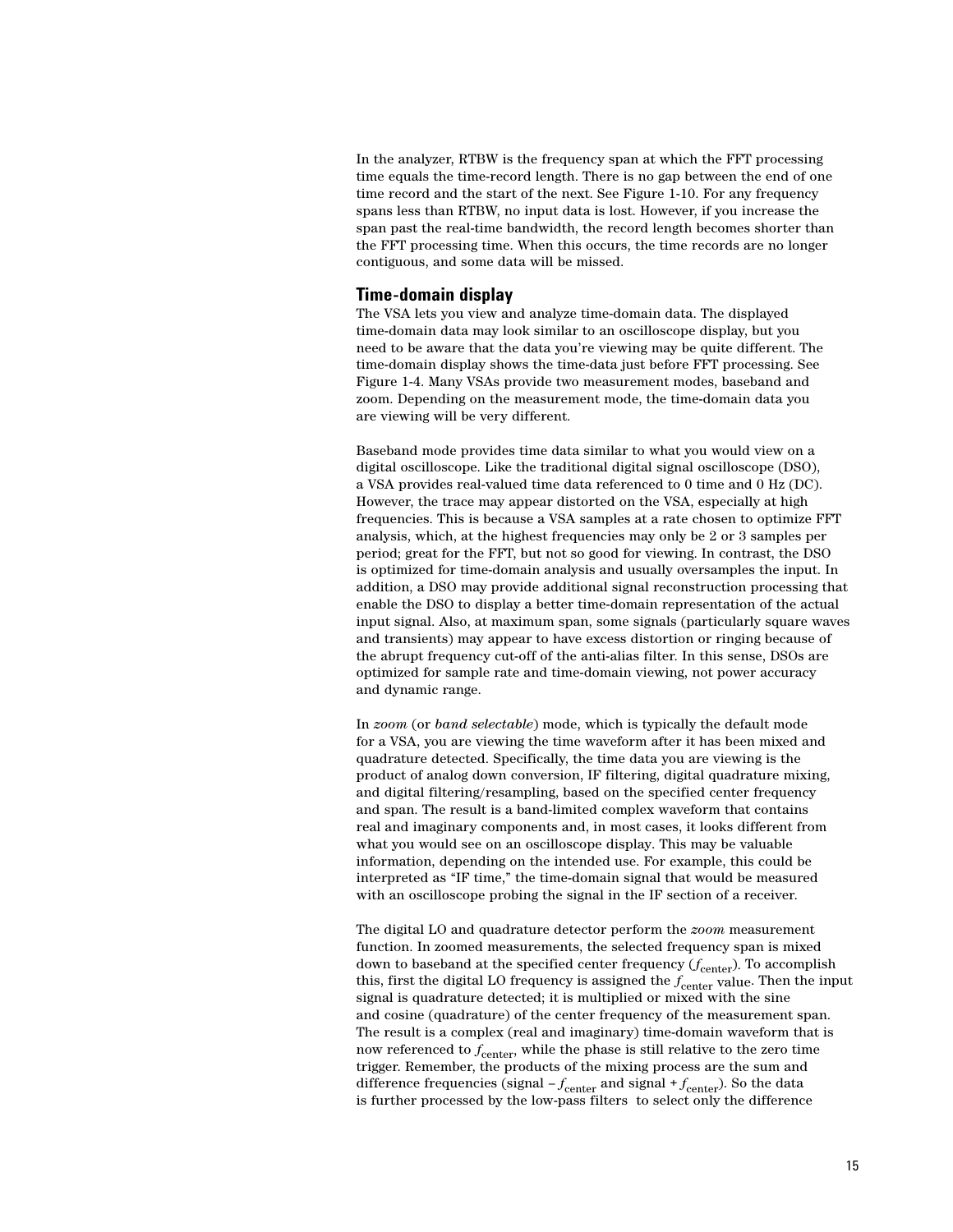frequencies. If the carrier frequency  $(f<sub>carrier</sub>)$  is equal to  $f<sub>center</sub>$ , the modulation results are the positive and negative frequency sidebands centered about 0 Hz. However, the spectrum displays of the analyzer are annotated to show the correct center frequency and sideband frequency values.

Figure 1-11 shows a 13.5 MHz sinewave measured in both *baseband* and *zoom* mode. The span for both measurements is 36 MHz and both start at 0 Hz. The number of frequency points is set to 401. The left-hand time trace shows a sinewave at its true period of approximately 74 ns (1/13.5 MHz). The right-hand time trace shows a sinewave with a period of 222.2 ns (1/4.5 MHz). The 4.5 MHz sinewave is the difference between the 18 MHz VSA center frequency and the 13.5 MHz input signal.



**Figure 1-11. Baseband and** *zoom* **time data**

# **Summary**

This chapter presented a primer on the theory of operation and measurement concepts using a vector signal analyzer (VSA). We went though the system block diagram and described each function as it related to the FFT measurement process. You learned that the implementation used by the VSA is quite different from the conventional analog, swept-tuned analyzer. The VSA is primarily a digital system incorporating an all-digital IF, DSP, and FFT analysis. You learned that the VSA is a test and measurement solution providing time-domain, frequency-domain, modulation-domain and code-domain signal analysis capabilities.

This chapter described the spectrum analysis capabilities of the VSA, implemented thorough FFT analysis. The fundamentals of FFT measurement theory and analysis were presented. The vector analysis measurement concepts and demodulator block, which include digital and analog modulation analysis, are described in Chapter 2.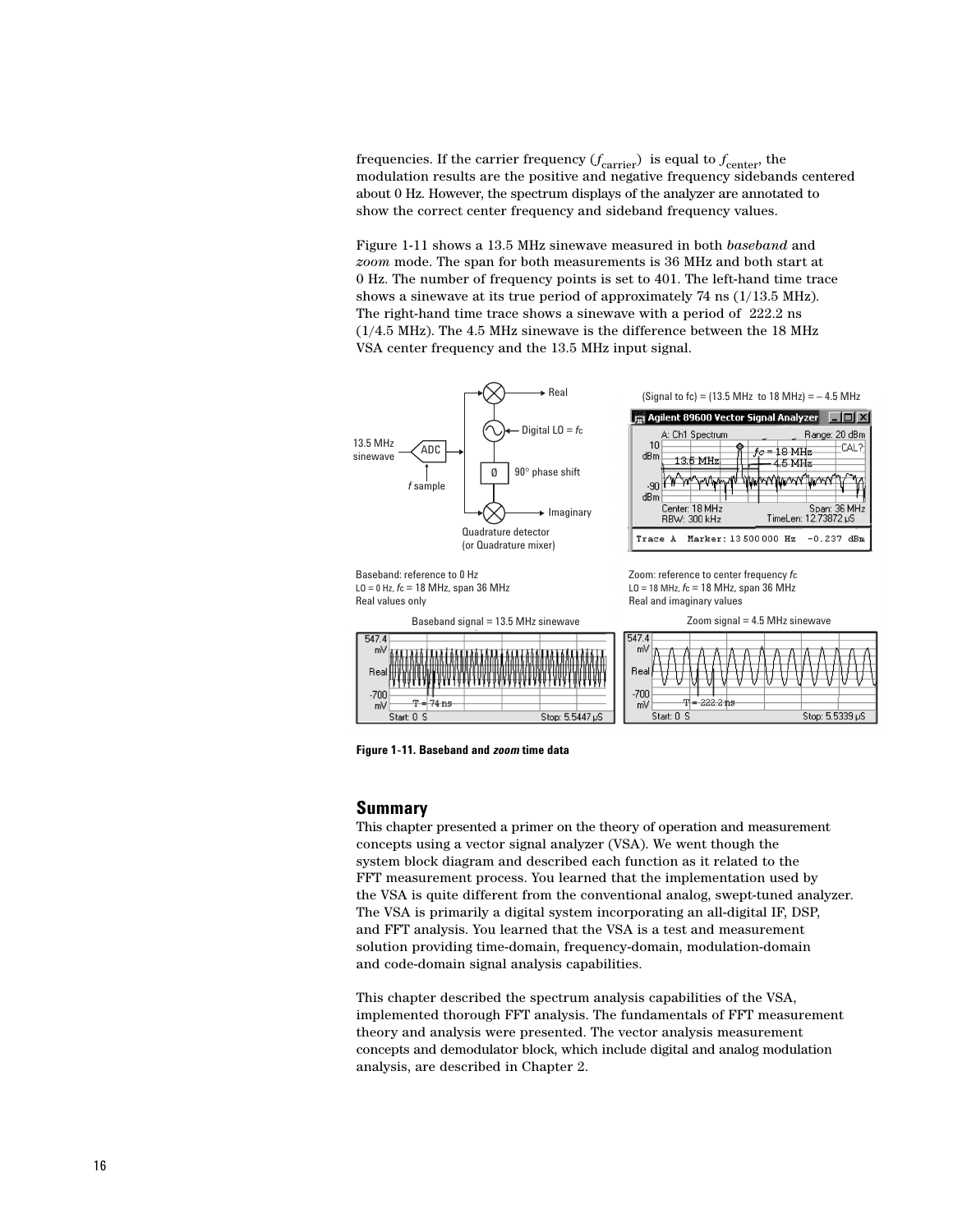# **Chapter 2 Vector Modulation Analysis**

# **Introduction**

Chapter 1 was a primer on vector signal analyzers (VSA) and discussed VSA measurement concepts and theory of operation. It also described the frequency-domain, spectrum analysis measurement capability of the VSA, implemented through fast Fourier transform (FFT) analysis. This chapter describes the vector-modulation analysis and digital-modulation analysis measurement capability of the VSA. Some swept-tuned spectrum analyzers can also provide digital-modulation analysis by incorporating additional digital radio personality software. However, VSAs typically provide more measurement flexibility in terms of modulation formats and demodulator configuration, and provide a larger set of data results and display traces. The basic digital-modulation analysis concepts described in this chapter can also apply to swept-tuned analyzers that have the additional digital-modulation analysis software.

The real power of the VSA is its ability to measure and analyze vectormodulated and digitally modulated signals. Vector-modulation analysis means the analyzer can measure complex signals, signals that have a real and imaginary component. Since digital communications systems use complex signals (I-Q waveforms), vector-modulation analysis is required to measure digitally-modulated signals. But vector-modulation analysis is not enough to measure today's complicated digitally-modulated signals. You also need digital-modulation analysis. Digital-modulation analysis is needed to demodulate the RF modulated carrier signal into its complex components (the I-Q waveforms) so you can apply vector-modulation analysis. Vector modulation analysis provides the numerical and visual tools to help quickly identify and quantify impairments to the I-Q waveforms. Digital-modulation analysis is also needed to detect and recover the digital data bits.

Digital demodulation also provides modulation quality measurements. The technique used in Agilent VSAs (described later in this chapter) can expose very subtle signal variations, which translates into signal quality information not available from traditional modulation quality measurement methods. Various display formats and capabilities are used to view the baseband signal characteristics and analyze modulation quality. The VSA offers traditional display formats such as *I-Q vector*, *constellation*, *eye*, and *trellis* diagrams. The symbol/error summary table shows the actual recovered bits and valuable error data, such as error vector magnitude (EVM), magnitude error, phase error, frequency error, rho, and I-Q offset error. Other display formats, such as *magnitude/phase error versus time, magnitude/phase error versus frequency*, or *equalization* allow you to make frequency response and group delay measurements or see code-domain results. This is only a representative list of available display formats and capabilities. Those available in a VSA are dependent upon analyzer capability and the type of digital-modulation format being measured.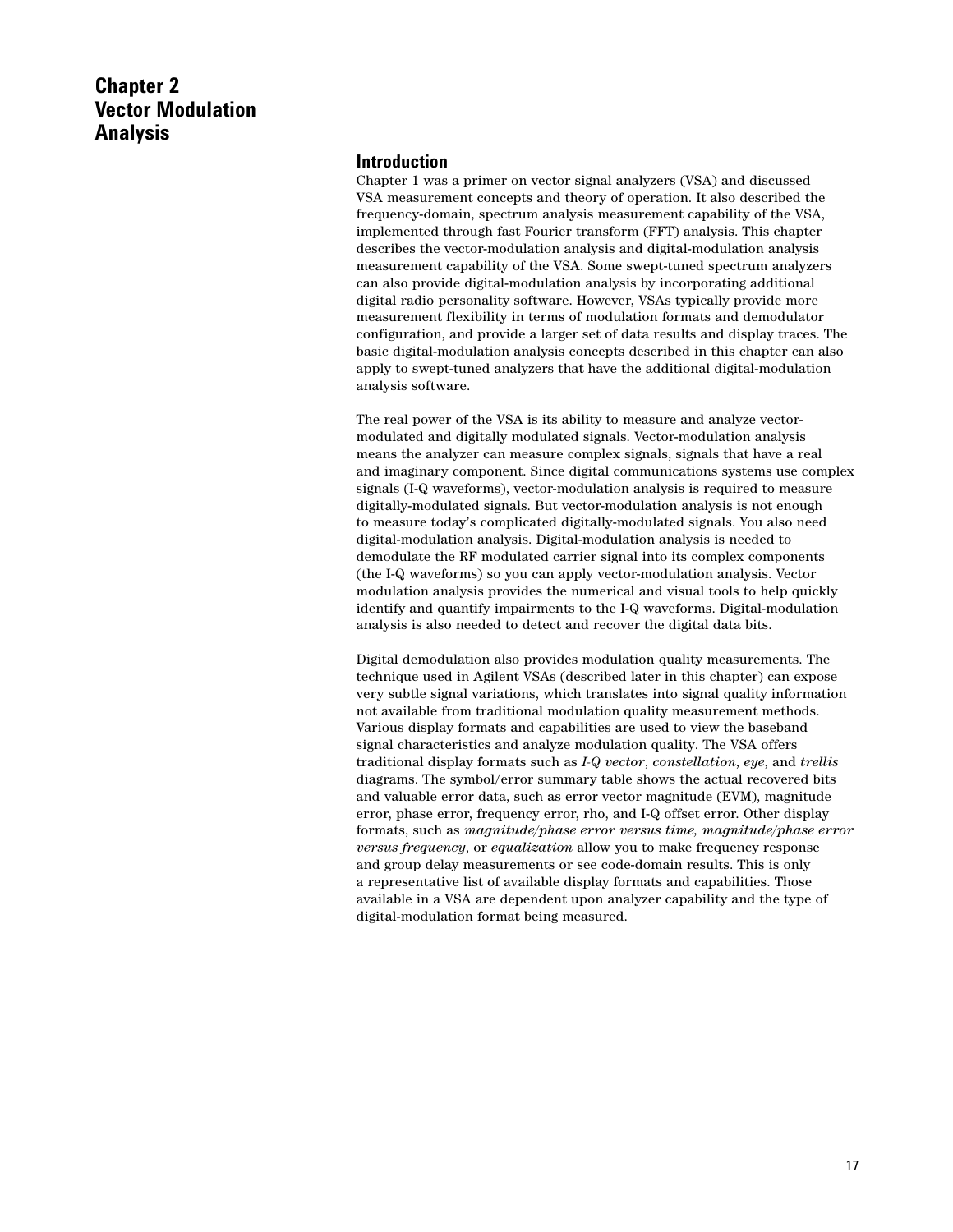The VSA, with digital modulation provides measurement support for multiple digital communication standards, such as GSM, EDGE, W-CDMA, and cdma2000. Measurements are possible on continuous or burst carriers (such as TDMA), and you can make measurements at baseband, IF, and RF locations throughout a digital communications system block diagram. There is no need for external filtering, coherent carrier signals, or symbol clock timing signals. The general-purpose design of the digital demodulator in the VSA also allows you to measure non-standard formats, allowing you to change user-definable digital parameters for customized test and analysis purposes.

Another important measurement tool that vector-modulation analysis provides is analog-modulation analysis. For example, the Agilent 89600 VSA provides analog-modulation analysis and produces AM, FM, and PM demodulation results, similar to what a modulation analyzer would produce, allowing you to view amplitude, frequency, and phase profiles versus time. These additional analog-demodulation capabilities can be used to troubleshoot particular problems in a digital communications transmitter. For example, phase demodulation is often used to troubleshoot instability at a particular LO frequency.

The remainder of this chapter contains additional concepts to help you better understand vector-modulation analysis, digital-modulation analysis, and analog-modulation analysis.

#### **Vector modulation and digital modulation overview**

Let's begin our discussion by reviewing vector modulation and digital modulation. Digital modulation is a term used in radio, satellite, and terrestrial communications to refer to modulation in which digital states are represented by the relative phase and/or amplitude of the carrier. Although we talk about digital modulation, you should remember that the modulation is not digital, but truly analog. Modulation is the amplitude, frequency, or phase modification of the carrier in direct proportion to the amplitude of the modulating (baseband) signal. See Figure 2-1. In digital modulation, it is the baseband modulating signal, not the modulation process, that is in digital form.



**Figure 2-1. In digital modulation, the information is contained in the relative phase, frequency, or amplitude of the carrier**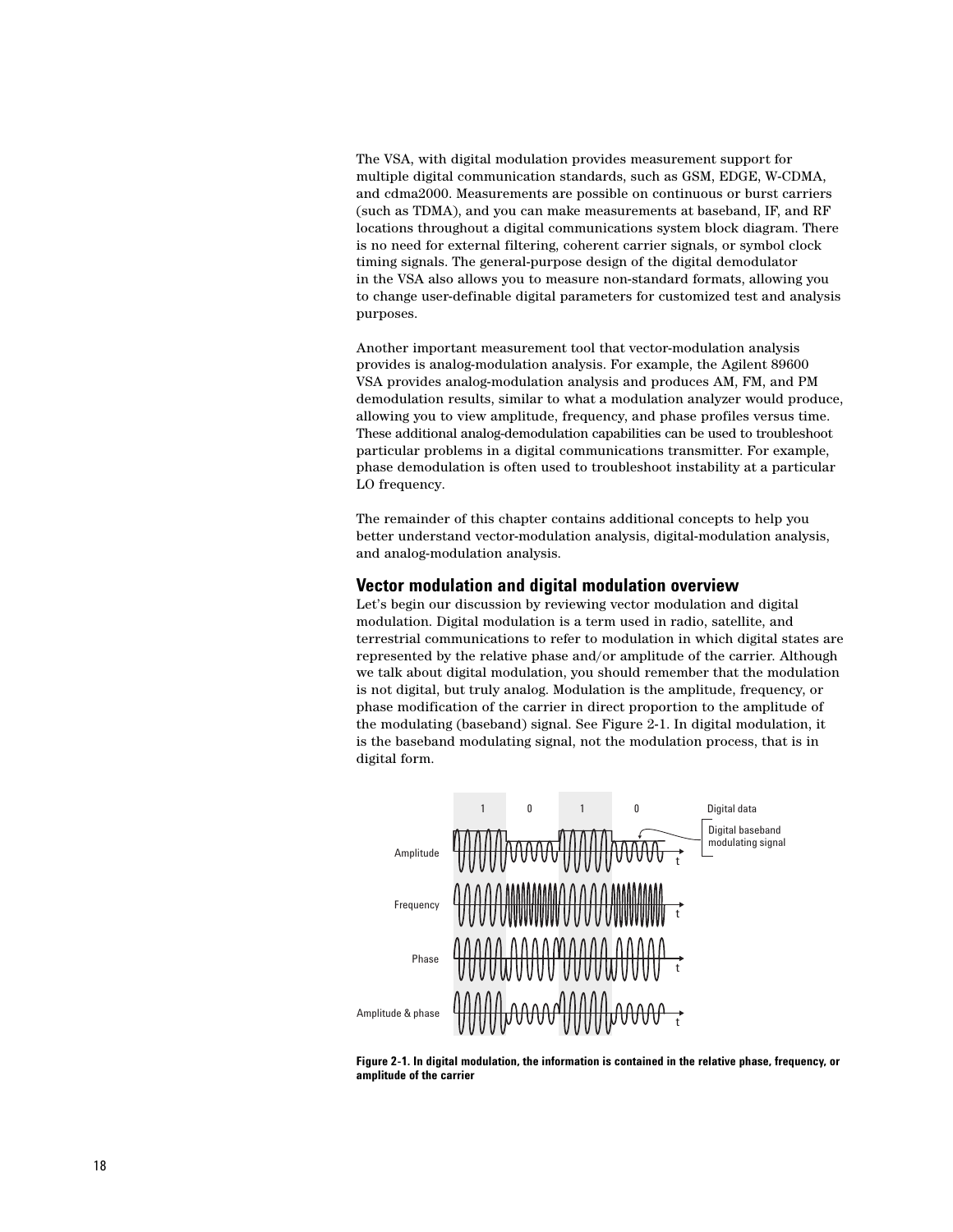Depending on the particular application, digital modulation may modify amplitude, frequency, and phase simultaneously and separately. This type of modulation could be accomplished using conventional analog modulation schemes like *amplitude modulation* (AM), *frequency modulation* (FM), or *phase modulation* (PM). However, in practical systems, vector modulation (also called complex or I-Q modulation) is used instead. Vector modulation is a very powerful scheme because it can be used to generate any arbitrary carrier phase and magnitude. In this scheme, the baseband digital information is separated into two independent components: the I (In-phase) and Q (Quadrature) components. These I and Q components are then combined to form the baseband modulating signal. The most important characteristic of I and Q components is that they are independent components (orthogonal). You'll learn more about I and Q components and why digital systems use them in the following discussion.



**Figure 2-2. Digital modulation I-Q diagram**

An easy way to understand and view digital modulation is with the I-Q or vector diagram shown in Figure 2-2. In most digital communication systems, the frequency of the carrier is fixed so only phase and magnitude need to be considered. The unmodulated carrier is the phase and frequency reference, and the modulated signal is interpreted relative to the carrier. The phase and magnitude can be represented in polar or vector coordinates as a discrete point in the I-Q plane. See Figure 2-2. I represents the in-phase (phase reference) component and Q represents the quadrature (90° out of phase) component. You can also represent this discrete point by vector addition of a specific magnitude of in-phase carrier with a specific magnitude of quadrature carrier. This is the principle of I-Q modulation.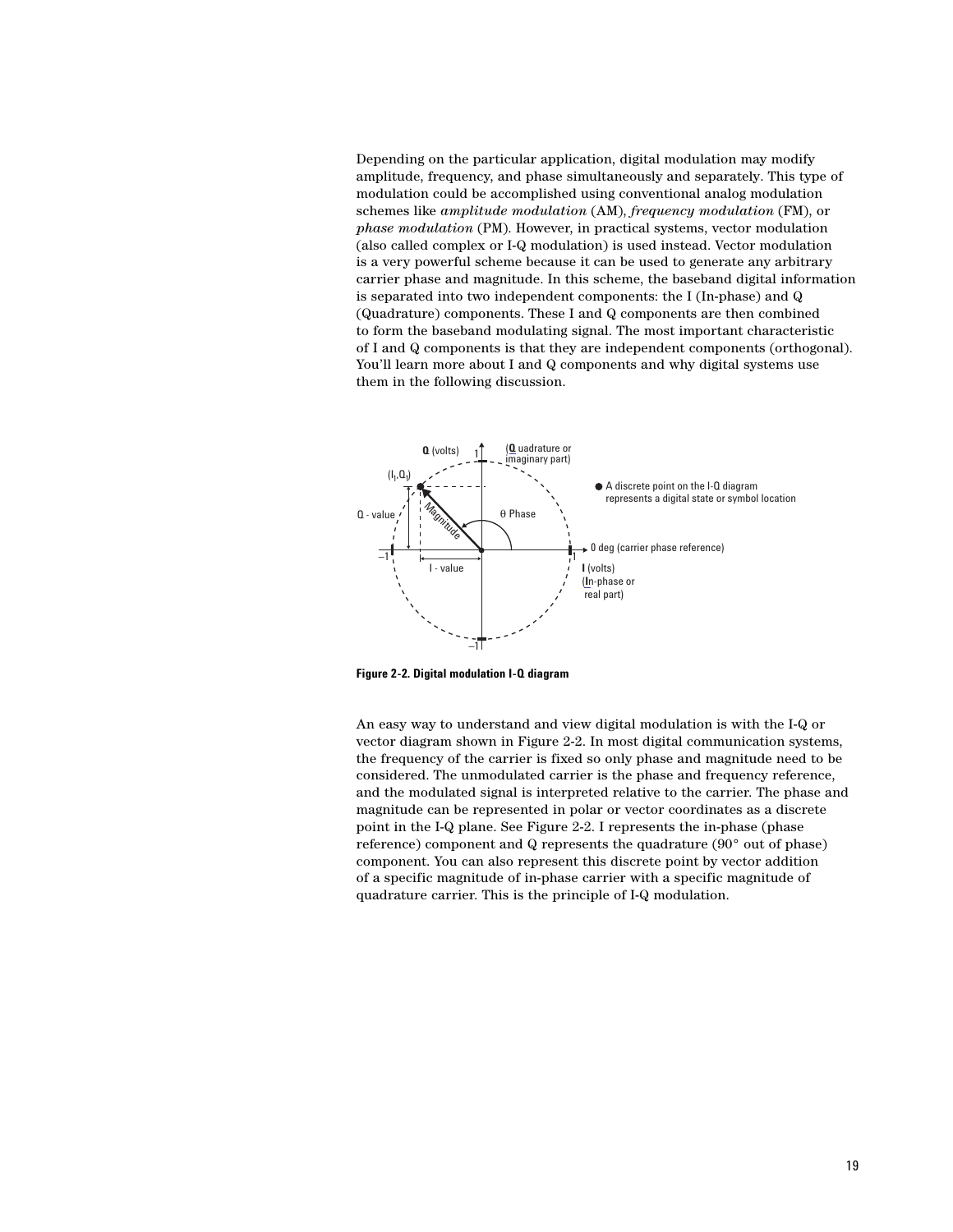By forcing the carrier to one of several predetermined positions in the I-Q plane, you can then transmit encoded information. Each position or state (or transitions between the states in some systems) represents a certain bit pattern that can be decoded at the receiver. The mapping of the states or symbols at each symbol timing instant (when the receiver interprets the signal) on the I-Q plane is referred to as a constellation diagram. See Figure 2-3. A symbol represents a grouping of the digital data bits; they are symbolic of the digital words they represent. The number of bits contained in each symbol, or bits-per-symbol (bpsym), is determined by the modulation format. For example, binary phase shift keying (BPSK) uses 1 bpsym, quadrature phase shift keying (QPSK) uses 2 bpsym, and 8-state phase shift keying (8PSK) uses 3 bpsym. Theoretically, each state location on the constellation diagram should show as a single point, but a practical system suffers from various impairments and noise that cause a spreading of the states (a dispersal of dots around each state). Figure 2-3 shows the constellation or state diagram for a 16 QAM (16-state quadrature amplitude modulation) format; note that there are 16 possible state locations. This format takes four bits of serial data and encodes them as single amplitude/phase states, or symbols. In order to generate this modulation format, the I and Q carriers each need to take four different levels of amplitude, depending on the code being transmitted.



**Figure 2-3. Each position, or state, in the constellation diagram represents a specific bit pattern (symbol) and symbol time**

In digital modulation, the signal moves among a limited number of symbols or states. The rate at which the carrier moves between points in the constellation is called the symbol rate. The more constellation states that are used, the lower the required symbol rate for a given bit rate. The symbol rate is important because it tells you the bandwidth required to transmit the signal. The lower the symbol rate, the less bandwidth required for transmission. For example, the 16QAM format, mentioned earlier, uses 4 bits per symbol. If the radio transmission rate is 16 Mbps, then the symbol rate = 16 (Mbps) divided by 4 bits, or 4 MHz. This provides a symbol rate that is one-fourth the bit rate and a more spectrally efficient transmission bandwidth (4 MHz versus 16 MHz). For more detailed information about digital modulation, see the *References* section at the end of this application note.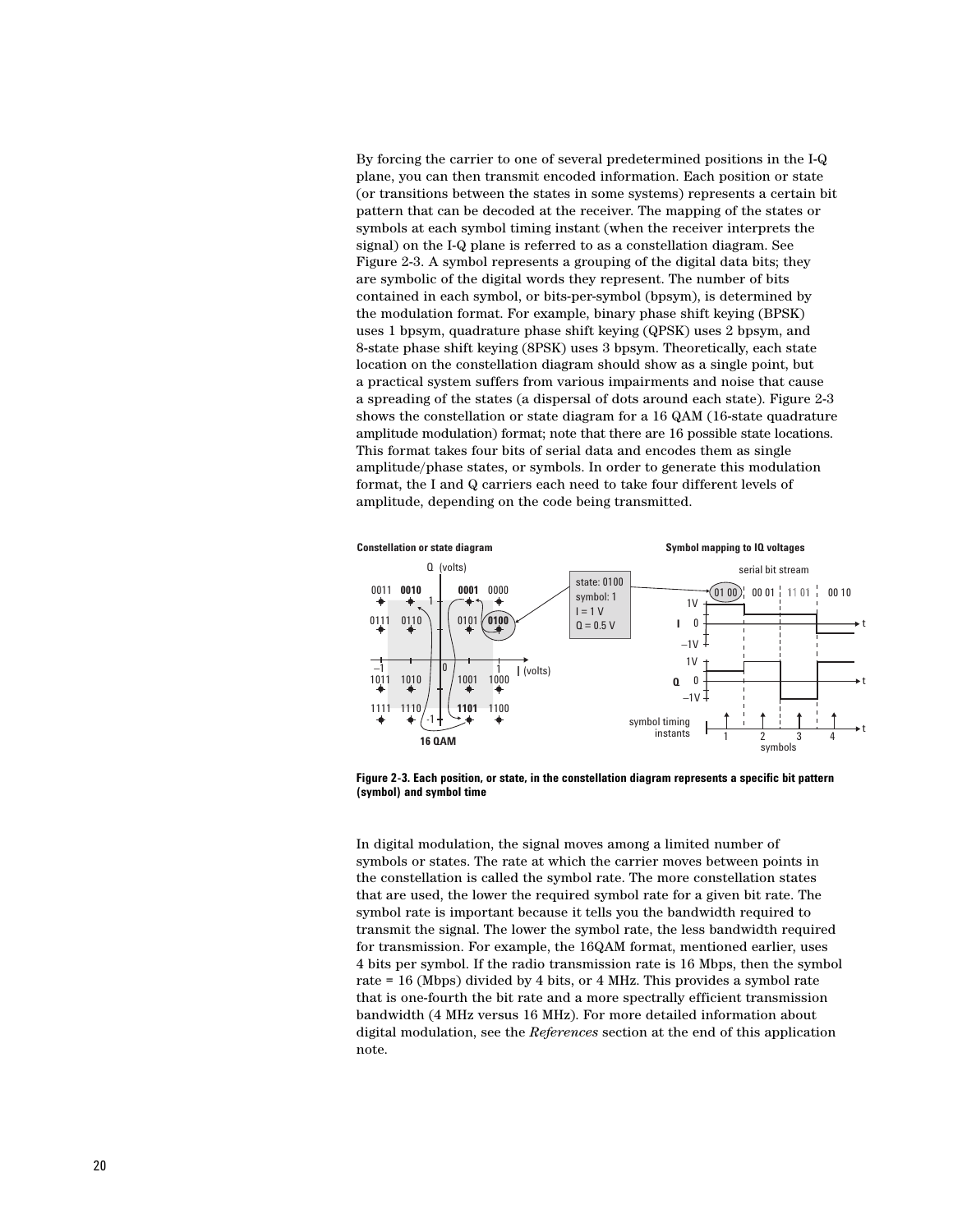#### **I-Q modulator**

The device used in digital communications to generate vector modulation is the I-Q modulator. The I-Q modulator puts the encoded digital I and Q baseband information onto the carrier. See Figure 2-4. The I-Q modulator generates signals in terms of I and Q components; fundamentally it is a hardware (or software) implementation of a rectangular to polar coordinate conversion.



**Figure 2-4. I-Q modulator**

The I-Q modulator receives the I and Q baseband signals as inputs and mixes them with the same local oscillator (LO). Thus, I and Q are both upconverted to the RF carrier frequency. The I information amplitude modulates the carrier producing the *in-phase* component. The Q information amplitude modulates a 90-degree (orthogonal) phase shifted version of the carrier producing the *quadrature* component. These two orthogonal modulated carrier signals are summed together producing the composite I-Q modulated carrier signal. The main advantage of I-Q modulation is the symmetric ease of combining independent signal components into a single, composite signal, and later splitting the composite signal into its independent component parts.

Signals that are separated by 90 degrees are known as being *orthogonal* to each other, or in *quadrature*. The quadrature relationship between I and Q signals means that these two signals are truly independent. They are two independent components of the same signal. While changes of the Q input certainly alter the composite output signal, they do not change the I component at all. Similarly, changes of the I input have no effect on the Q signal.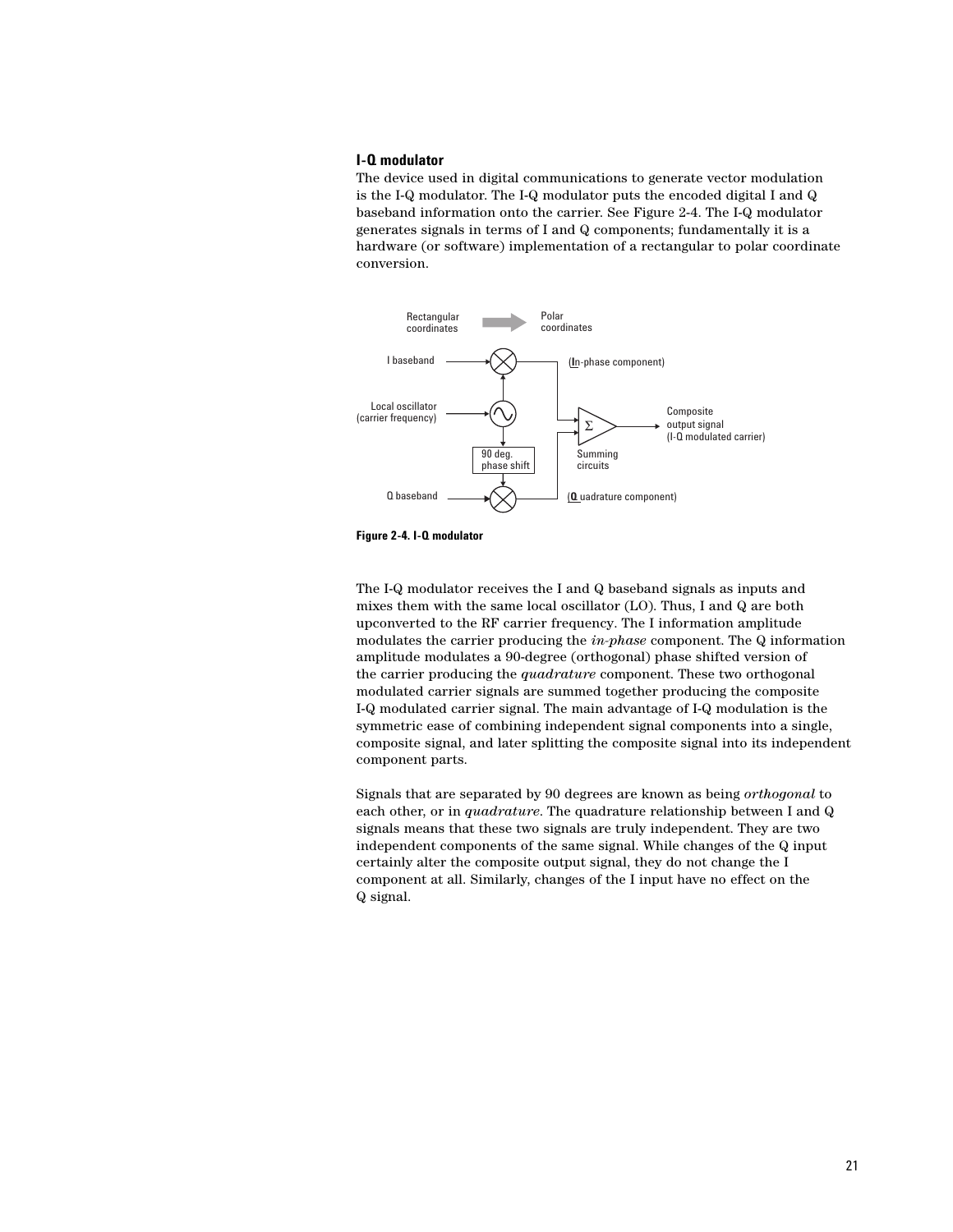#### **I-Q demodulator**

As you can see in Figure 2-5, the I-Q demodulator is a mirror image of the I-Q modulator shown in Figure 2-4. The I-Q demodulator recovers the original I and Q baseband signals from a composite I-Q modulated input signal.



**Figure 2-5. I-Q demodulator (or quadrature detector)**

The first step in the demodulation process is to phase-lock the receiver LO to the transmitter carrier frequency. It is necessary that the receiver LO be phase-locked to the transmitter carrier (or mixer LO) to correctly recover the I and Q baseband components. Then, the I-Q modulated carrier is mixed with both an unshifted LO, and a 90 degree phase-shifted version of the LO, producing the original I and Q baseband signals or components.

The I-Q demodulation process is fundamentally a polar to rectangular conversion. Normally, information cannot be plotted in a polar format and reinterpreted as rectangular values without doing a polar-to-rectangular conversion. See Figure 2-2. However, this conversion is exactly what is done by the in-phase and quadrature mixing processes performed by the I-Q demodulator.

#### **Why use I and Q?**

Digital modulation uses I and Q components because it provides a simple, efficient, and robust modulation method for generating, transmitting, and recovering digital data. Modulated signals in the I-Q domain provide many advantages:

- 1. The I-Q implementation provides a method to create complex signals (both phase and amplitude change). Instead of using phase modulation, which is nonlinear and difficult to do well, the I-Q modulator simply modulates the amplitude of the carrier and its quadrature in a linear manner. Mixers with wide modulation bandwidths and good linearity are readily available. To produce a complex modulated signal, you only need to generate the baseband I and Q components of the signal. One key advantage of I-Q modulators is that the same modulator can be used to generate a variety of modulations from digital formats to RF pulses, or even radar chirps, for example.
- 2. Demodulating the signal is also straightforward. Using an I-Q demodulator, it is simple, at least in principle, to recover the baseband signals.
- 3. Looking at a signal in the I-Q plane often gives good insights about the signal. Effects like cross talk, data skew, compression, and AM-to-PM distortion, which are hard to visualize otherwise, are easy to see.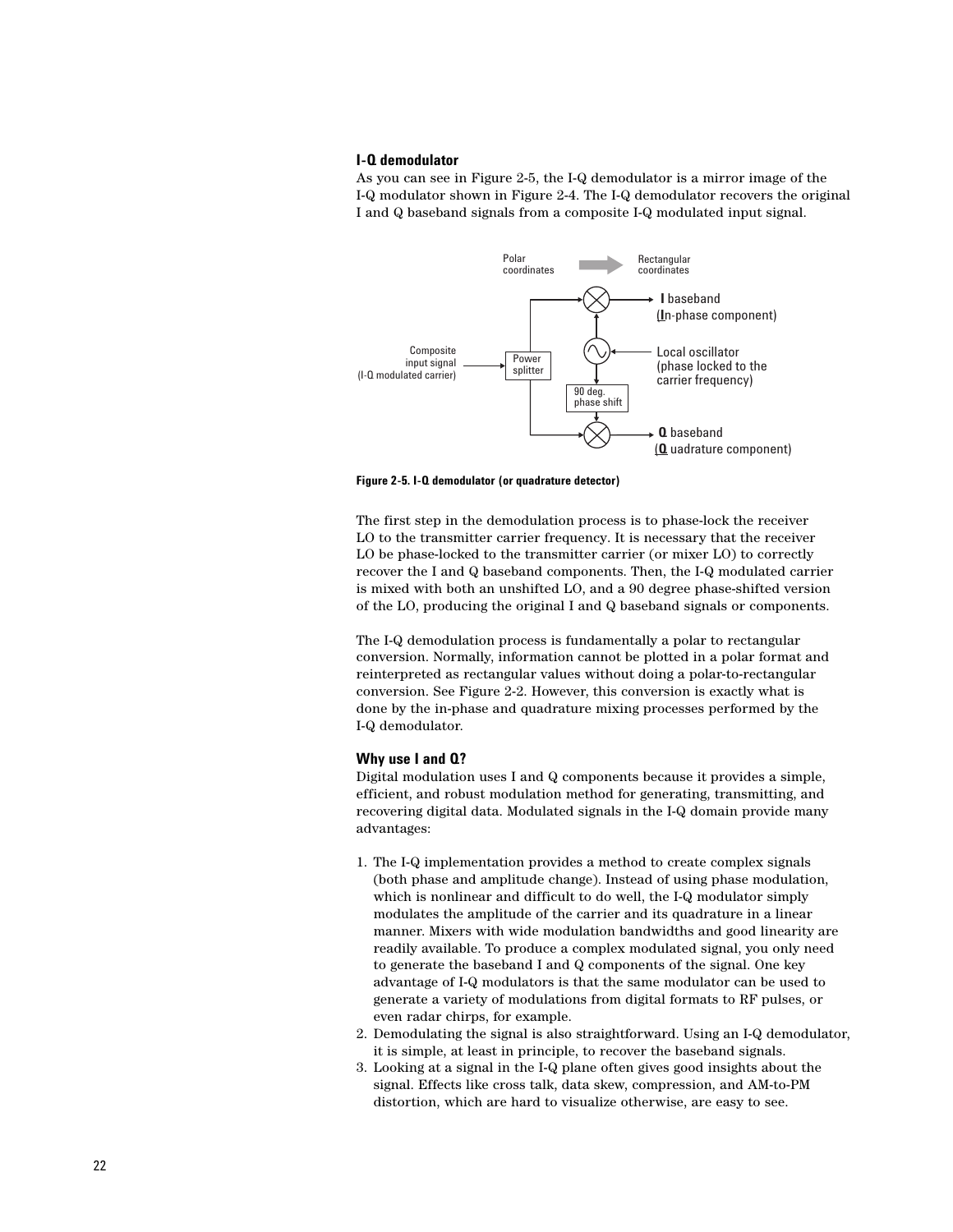# **Digital RF communication system concepts**

Figure 2-6 shows a generic, simplified block diagram of the basic architecture of a digital RF communications system that uses I-Q modulation. By understanding the fundamental concepts of this system, the operation of the VSA with vector modulation analysis may also be understood. In Figure 2-6, the system blocks enclosed by the dashed box show sections of the communications transmitter and receiver that can be measured and analyzed by the VSA with vector modulation analysis.



**Figure 2-6. Digital RF communication system simplified block diagram**

#### **Digital communication transmitter concepts**

The communications transmitter begins with speech coding (assuming voice transmission) which is the process of quantizing the analog signal and converting it into digital data (digitization). Then, data compression is applied to minimize the data rate and increase spectral efficiency. Channel coding and interleaving are common techniques used to improve signal integrity by minimizing the effects of noise and interference. Extra bits are often sent for error correction, or as training sequences, for identification or equalization. These techniques can also make synchronization (finding the symbol clock) easier for the receiver. The symbol encoder translates the serial bit stream into the appropriate I and Q baseband signals, each corresponding to the symbol mapping on the I-Q plane for the specific system. The symbol clock represents the frequency and exact timing of the transmission of the individual symbols. At the symbol clock transitions, the transmitted carrier is at the correct I-Q (or magnitude/phase) value to represent a specific symbol (a specific point on the constellation). The time interval between individual symbols is the symbol clock period, the reciprocal is the symbol clock frequency. The symbol clock phase is correct when the symbol clock is aligned with the optimum instant to detect the symbols.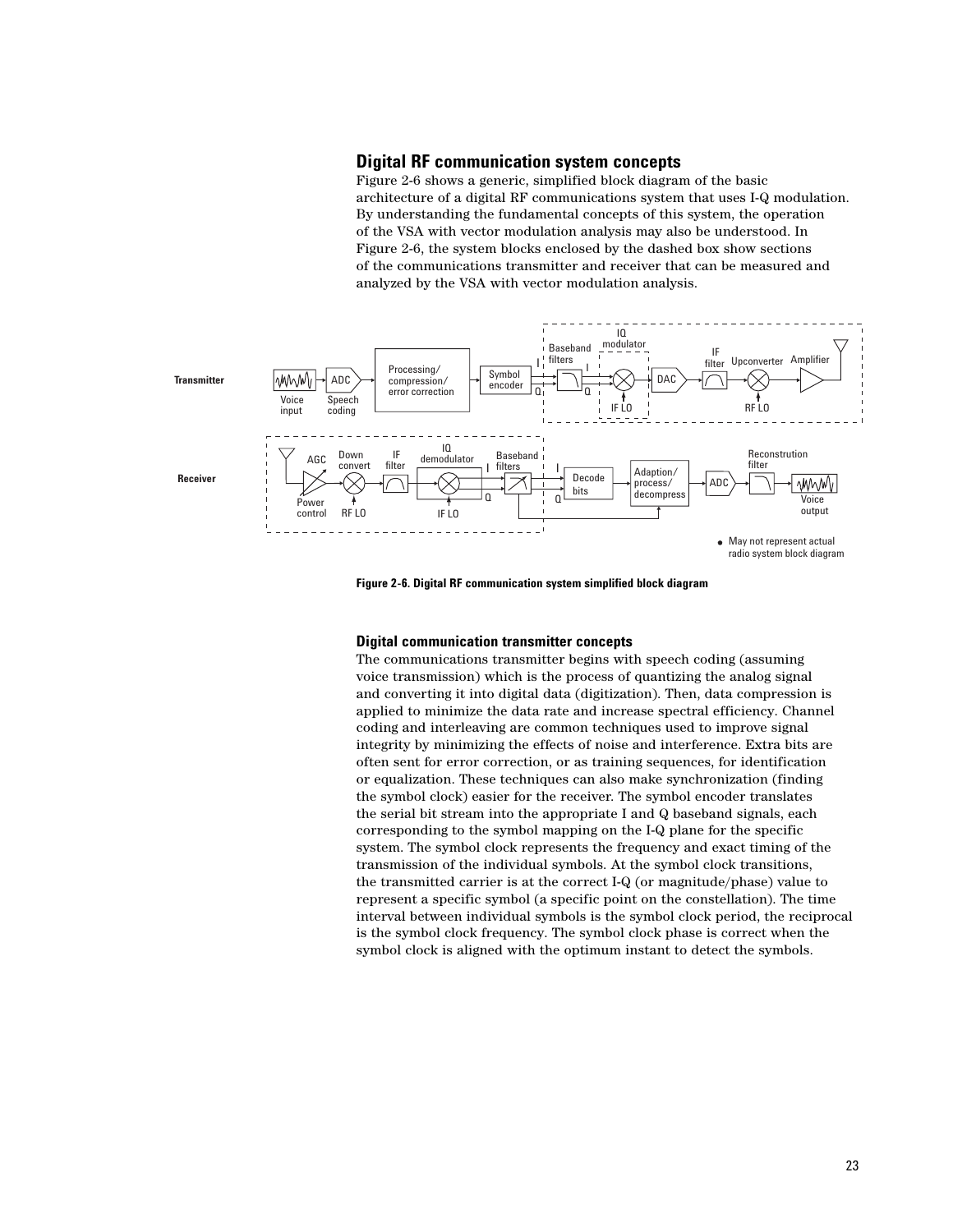Once the I and Q baseband signals have been generated, they are filtered (band limited) to improve spectral efficiency. An unfiltered output of the digital radio modulator occupies a very wide bandwidth (theoretically, infinite). This is because the modulator is being driven by baseband I-Q square waves with fast transitions; fast transitions in the time domain equate to wide frequency spectra in the frequency domain. This is an unacceptable condition because it decreases the available spectrum to other users and causes signal interference to nearby users, called adjacent-channel-power interference. Baseband filtering solves the problem by limiting the spectrum and restricting interference with other channels. In effect, the filtering slows the fast transitions between states, thereby limiting the frequency spectrum. Filtering is not without tradeoffs, however; filtering also causes degradation to the signal and data transmission.

The signal degradation is due to reduction of spectral content and the overshoot and finite ringing caused by the filters time (impulse) response. By reducing the spectral content, information is lost and it may make reconstructing the signal difficult, or even impossible, at the receiver. The ringing response of the filter may last so long so that it affects symbols that follow, causing intersymbol interference (ISI). ISI is defined as the extraneous energy from prior and subsequent symbols that interferes with the current symbol such that the receiver misinterprets the symbol. Thus, selecting the best filter becomes a design compromise between spectral efficiency and minimizing ISI. There is a common, special class of filters used in digital communication design called Nyquist filters. Nyquist filters are an optimal filter choice because they maximize data rates, minimize ISI, and limit channel bandwidth requirements. You will learn more about filters later in this chapter. To improve the overall performance of the system, filtering is often shared, or split, between the transmitter and the receiver. In that case, the filters must be as closely matched as possible and correctly implemented, in both transmitter and receiver, to minimize ISI. Figure 2-6 only shows one baseband filter, but in reality, there are two; one each for the I and Q channel.

The filtered I and Q baseband signals are inputs to the I-Q modulator. The LO in the modulator may operate at an intermediate frequency (IF) or directly at the final radio frequency (RF). The output of the modulator is the composite of the two orthogonal I and Q signals at the IF (or RF). After modulation, the signal is upconverted to RF, if needed. Any undesirable frequencies are filtered out and the signal is applied to the output amplifier and transmitted.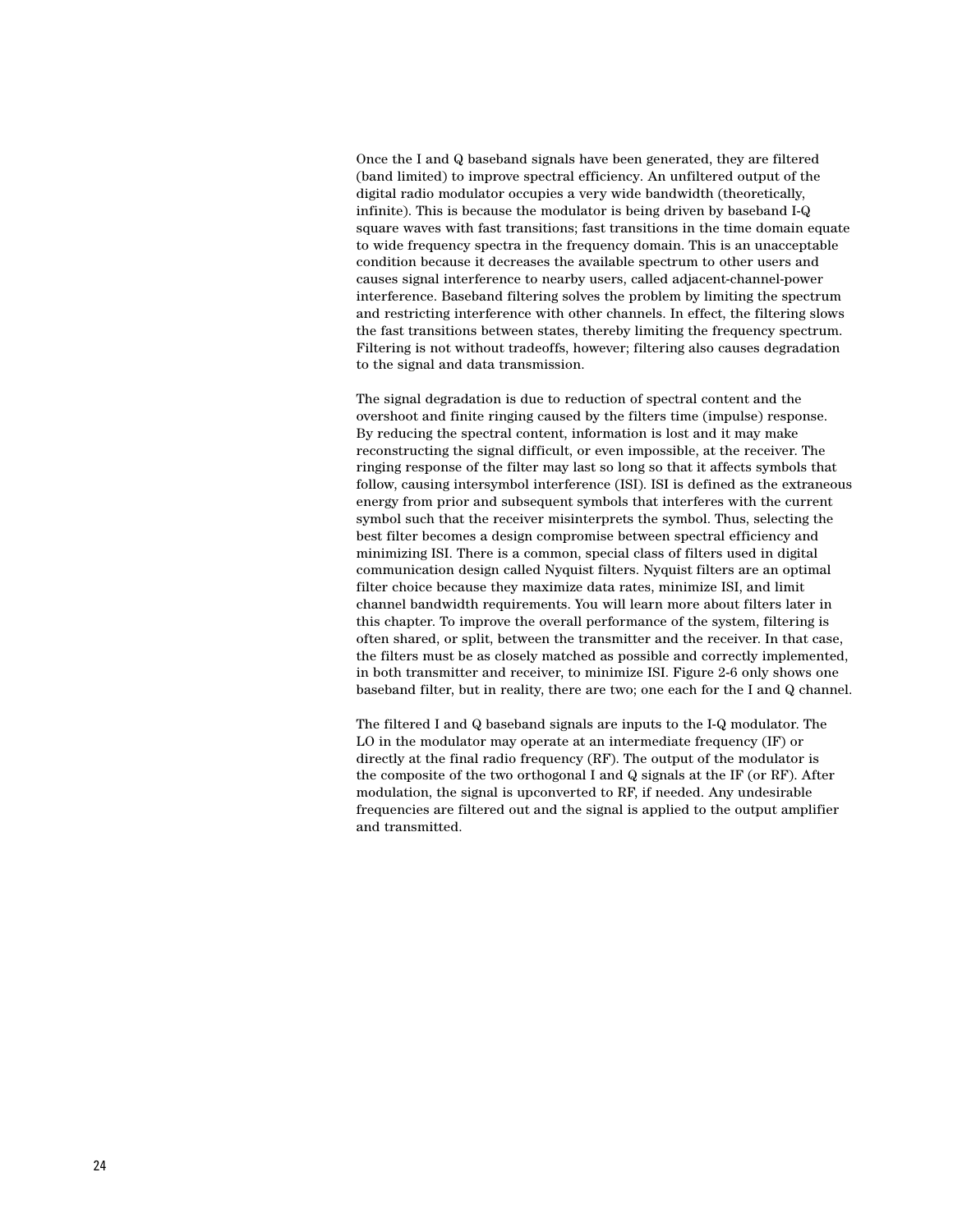#### **Digital communications receiver concepts**

The receiver is essentially an inverse implementation of the transmitter, but it is more complex to design. The receiver first downconverts the incoming RF signal to IF, then demodulates it. The ability to demodulate the signal and recover the original data is often difficult. The transmitted signal is often corrupted by such factors as atmospheric noise, competing signal interference, multipath, or fading.

The demodulation process involves these general stages: carrier frequency recovery (carrier lock), symbol clock recovery (symbol lock), signal decomposition to I and Q components (I-Q demodulation), I and Q symbol detection, bit decoding and de-interleaving (decode bits), decompressing (expansion to original bit stream), and finally, digital to analog conversion (if required).

The main difference between the transmitter and receiver is the need for carrier and symbol clock recovery. Both the symbol clock frequency and phase (or timing) must be correct in the receiver to demodulate the bits successfully and recover the transmitted information. For example, the symbol clock could be set to the correct frequency, but at the wrong phase. That is, if the symbol clock is aligned to the transitions between symbols, rather than the symbols themselves, demodulation will be unsuccessful.

A difficult task in receiver design is to create carrier and symbol clock recovery algorithms. Some clock recovery techniques include measuring the modulation amplitude variations, or in systems with pulsed carriers, the power turn-on event can be used. This task can also be made easier when channel coding in the transmitter provides training sequences or synchronization bits.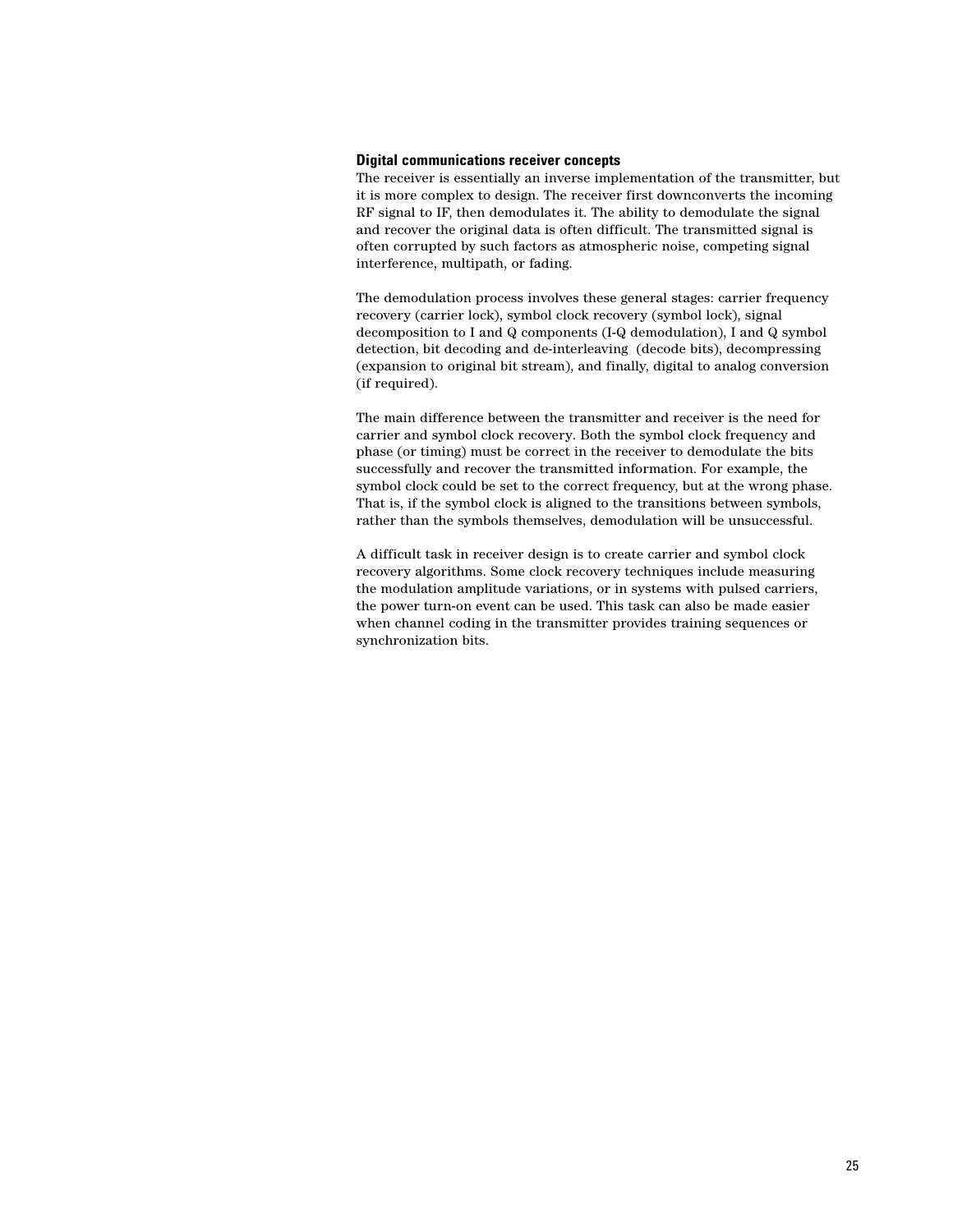# **VSA digital modulation analysis concepts and theory of operation**

The VSA can be viewed as a measuring receiver. It is really an I-Q receiver employing techniques similar to most digital radio receivers for decoding digital modulations. However, the difference is that the VSA is designed for high accuracy parametric measurement and display of modulation characteristics. Moreover, the VSA is a measurement tool that can measure and analyze almost every aspect of a digital communications transmitter and receiver system.





Figure 2-7 shows an Agilent 89600 VSA simplified system block diagram. You may notice that many of the VSA system blocks are analogous to the digital communication receiver shown in Figure 2-6. The RF input signal is downconverted, through several stages of superheterodyne mixing, to an IF that can be accurately digitized by the ADC. This digitized IF is then vector (quadrature) detected and digitally filtered; downconverted one last time to an I and Q baseband form (I-Q time data) and stored in RAM. From here, DSP algorithms demodulate the signal; recover the carrier and symbol clock and apply reconstructive filtering and decoding (recover the original bits). With this DSP software implementation, almost any modulation format can be demodulated.

The VSA implementation is different from a radio receiver. The VSA deals with the sampled signals on a block basis; the radio receiver processes data serially, in real time. When you supply the VSA with radio receiver parameters, the VSA synthesizes the receiver via processing in the DSP. It provides all the functions of a receiver, down to making analog waveforms. Because the signal has been virtually digitized, it can be post-processed and viewed in any of the time, frequency, or modulation domains.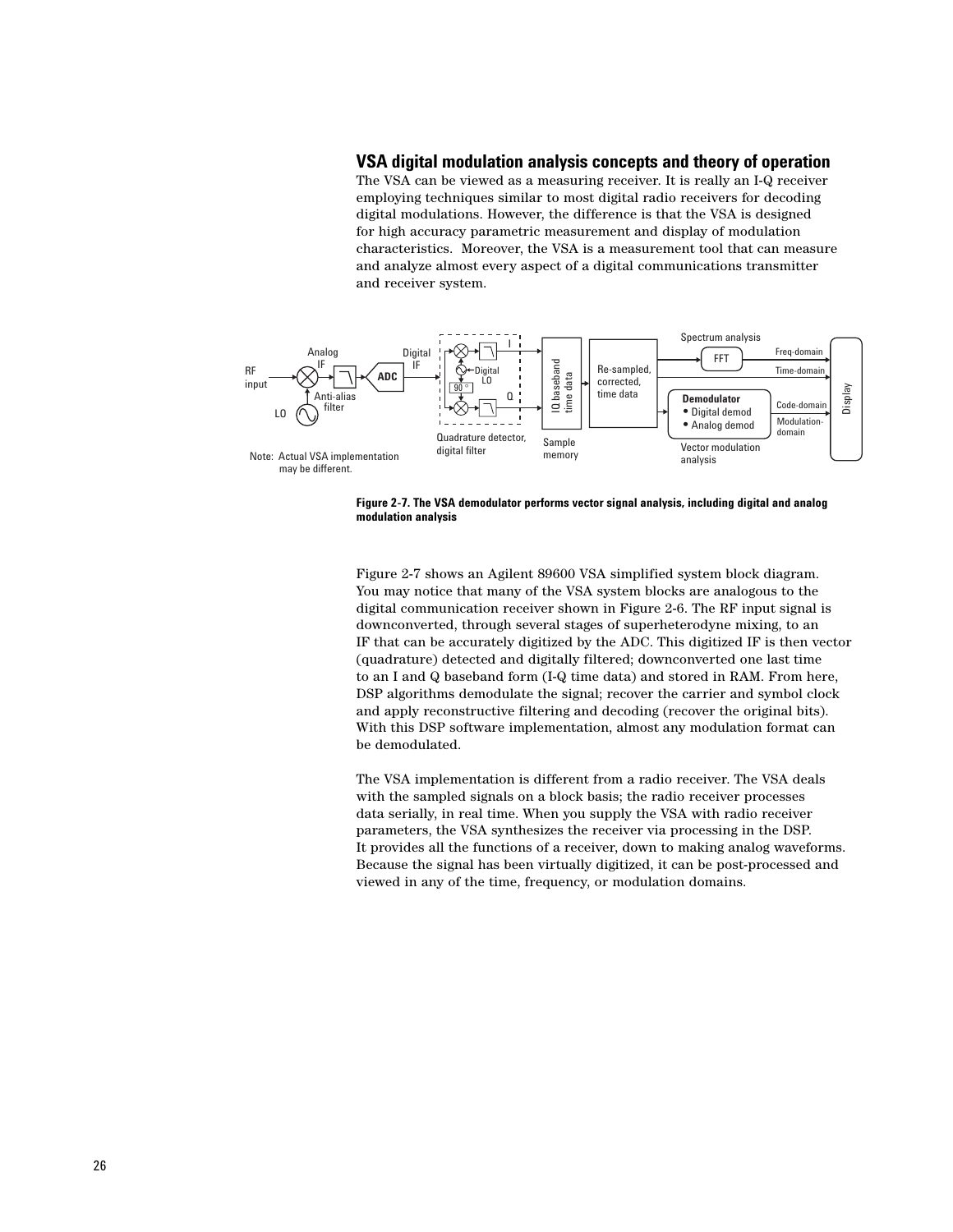#### **VSA digital demodulator**

The heart of the digital demodulation process in the VSA is the digital demodulator. Figure 2-8 shows a simplified block diagram of the digital demodulator implementation used in the Agilent 89600 VSA. The digital demodulator is a general purpose demodulator that only requires a minimum of prior information about the input signal to perform demodulation, and can be used on a wide variety of modulation formats. The demodulator provides carrier lock, symbol clock recovery, and bit recovery (decodes the actual encoded 1s and 0s), and produces the I-Q measured waveforms. The demodulator also produces ideal I-Q waveforms that are synthesized from the actual recovered bits (called I-Q reference waveforms). The I-Q measured and I-Q reference waveforms are subtracted to produce I-Q error waveforms. The I-Q error waveforms are analyzed to generate the modulation quality data results, which can be viewed in various data formats and display outputs.



**Figure 2-8. Digital demodulator block diagram**

The demodulation process begins by configuring the demodulator. The demodulator must be configured to the specific digital modulation format to properly demodulate and analyze the signal. Most analyzers provide a set of standard presets, such as GSM, W-CDMA, cdma2000, or 802.11a/b/g, that automatically configure the demodulator for you. In those cases, you enter the center frequency, select a standard preset, and the analyzer can demodulate the signal. Some VSAs, like the Agilent 89600 VSA, give you additional capabilities through a general purpose, user-definable demodulator. This allows you to customize the demodulator configuration for non-standard formats or troubleshooting purposes. The demodulator block diagram shown in figure 2-8 shows the internal demodulator processes (enclosed in rectangular boxes) and the configuration parameters that you can set (enclosed by ovals or rounded rectangular boxes). The items enclosed by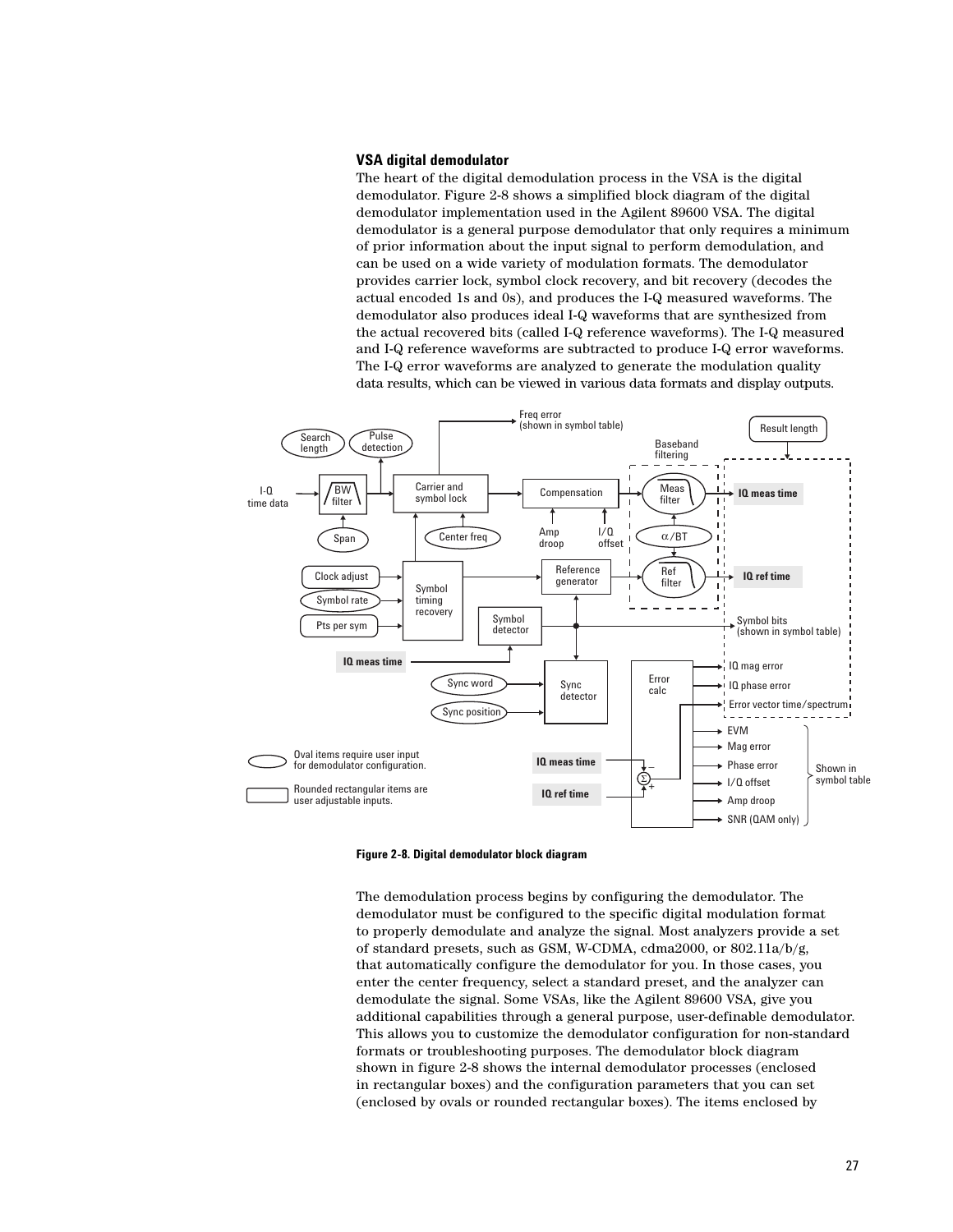an oval identify configuration parameters that are required to define the demodulator for a measurement. The rounded rectangular boxes identify user-adjustable input parameters. At a minimum, the demodulator requires the *modulation format* (QPSK, FSK, and so forth), the *symbol rate*, the *baseband filter type*, and *filter alpha/BT*. This set of parameters is generally sufficient for the demodulator to lock to the signal and recover the symbols.

The demodulator uses the configuration inputs and, through DSP, operates on the I-Q time data received in block format from the sample memory of the analyzer. The VSA can also receive I-Q time data from external hardware (such as an Agilent PSA or ESA Series spectrum analyzer or Infiniium 54800 Series oscilloscope) or from a recorded file. The demodulator uses the supplied center frequency and symbol rate to lock to the carrier and recover the symbol clock from the modulated carrier. Note that the demodulator reference clock does not need to be locked with the source clock. The demodulator automatically provides carrier and symbol lock, you do not need to supply an external source clock input. The signal then goes through a compensation process that applies gain and phase correction. The compensation data (such as amplitude droop and I-Q offset error data) is stored and can be viewed in the error summary table. Digital baseband filtering is then applied to recover the baseband I-Q waveforms (*I-Q Meas Time* data). The recovered I-Q waveforms are applied to a symbol detector that attempts to determine what symbols were transmitted, based upon the specified modulation format. From this block of symbols, the serial data bits (1s and 0s) are decoded and recovered.

The reference generator uses the detected symbols in conjunction with the modulation format, the symbol rate, and the specified filtering, to synthesize an ideal set of I-Q reference baseband waveforms (*I-Q Ref Time* data). Finally, the measured I/Q waveforms and reference I-Q waveforms are compared to produce a host of error characteristics (deviation from perfect) such as phase error, magnitude error, and error vector magnitude (EVM).

#### **I-Q measurement and I-Q reference signal**

The quality of an I-Q modulated signal can be analyzed by comparing the measured signal to an ideal reference signal. See Figure 2-9. The demodulator produces two waveforms: an I-Q measured waveform and an I-Q reference waveform. The I-Q measured waveform is the demodulated baseband I-Q data for the measured input signal, also called *IQ Meas Time*. The I-Q reference waveform is the baseband I-Q data that would result after demodulating the input signal if the input signal were ideal (contained no errors), also called *IQ Ref Time*.

The I-Q reference waveform is mathematically derived from the I-Q measured waveform recovered data bits, providing that the original data sequence can be recovered. The I-Q reference waveform generation begins by recovering the actual symbol bits from the demodulated I-Q measured waveform, and then reconstructing a sequence of ideal I and Q states. These states are then treated as ideal impulses and are baseband filtered according to the reference channel filtering, producing an ideal I-Q reference waveform.

The quality of the input signal can then be analyzed by comparing the I-Q measured waveform to the I-Q reference waveform. Subtracting the reference waveform from the measured waveform provides the error vector waveform, or I-Q error waveform. This technique can expose very subtle signal variations, which translates into signal quality information not available from traditional modulation quality measurement methods.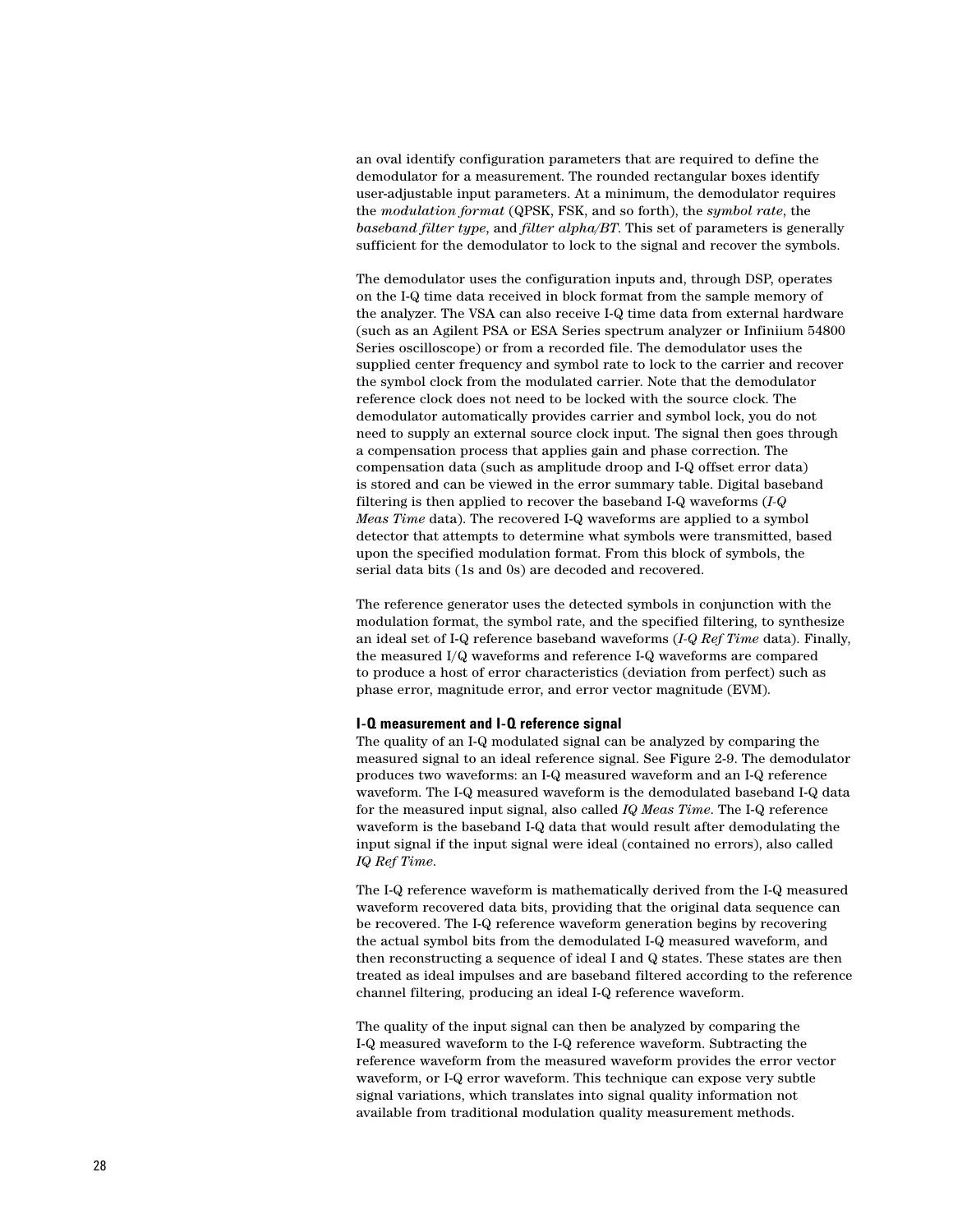#### **Digital demodulator baseband filtering**

As mentioned earlier, baseband filtering is used in digital demodulation to limit bandwidth and reduce intersymbol interference. Also, just like the communication receiver, the digital demodulator baseband filtering must be configured to match the system under test to accurately demodulate the signal. This requires that both the filter type (such as Nyquist or Gaussian) and filter bandwidth coefficients (such as *alpha* or *BT*) match, as well.

As shown in Figure 2-9, both the measured and reference I-Q waveforms have their own signal processing path and baseband filtering. The *I-Q measured* waveform must use baseband filtering that matches the receiver filtering of the system under test. This filter is called the measurement filter or *Meas Filter*. The *I-Q reference* waveform must use baseband filtering that matches the total system channel filtering, transmitter and receiver, of the system under test. This filter is called the reference filter or *Ref Filter*. The reference filter simulates the total channel filtering because it is used to synthesize the ideal I-Q signals that would be received by a "perfect" linear channel response. The demodulator must apply the total system channel filtering to accurately synthesize the reference I-Q waveform.

#### **Selecting the correct filtering**

In digital communications systems, baseband filtering may occur either at the transmitter or the receiver; or the filtering may be distributed between the transmitter and the receiver where half of the filtering is done in the transmitter and half is done in the receiver. This is an important concept that affects the filter type needed by the demodulator for the measured and reference I-Q waveforms. The *Meas Filter* of the analyzer represents baseband filtering in the system receiver and the *Ref Filter* represents baseband filtering in the entire system (total receiver and transmitter channel filtering).



**Figure 2-9. Selectable matching filters are used to represent filtering in transmitter and receiver. Detected bits are used, in conjunction with knowledge of modulation type and filtering, to determine ideal signal**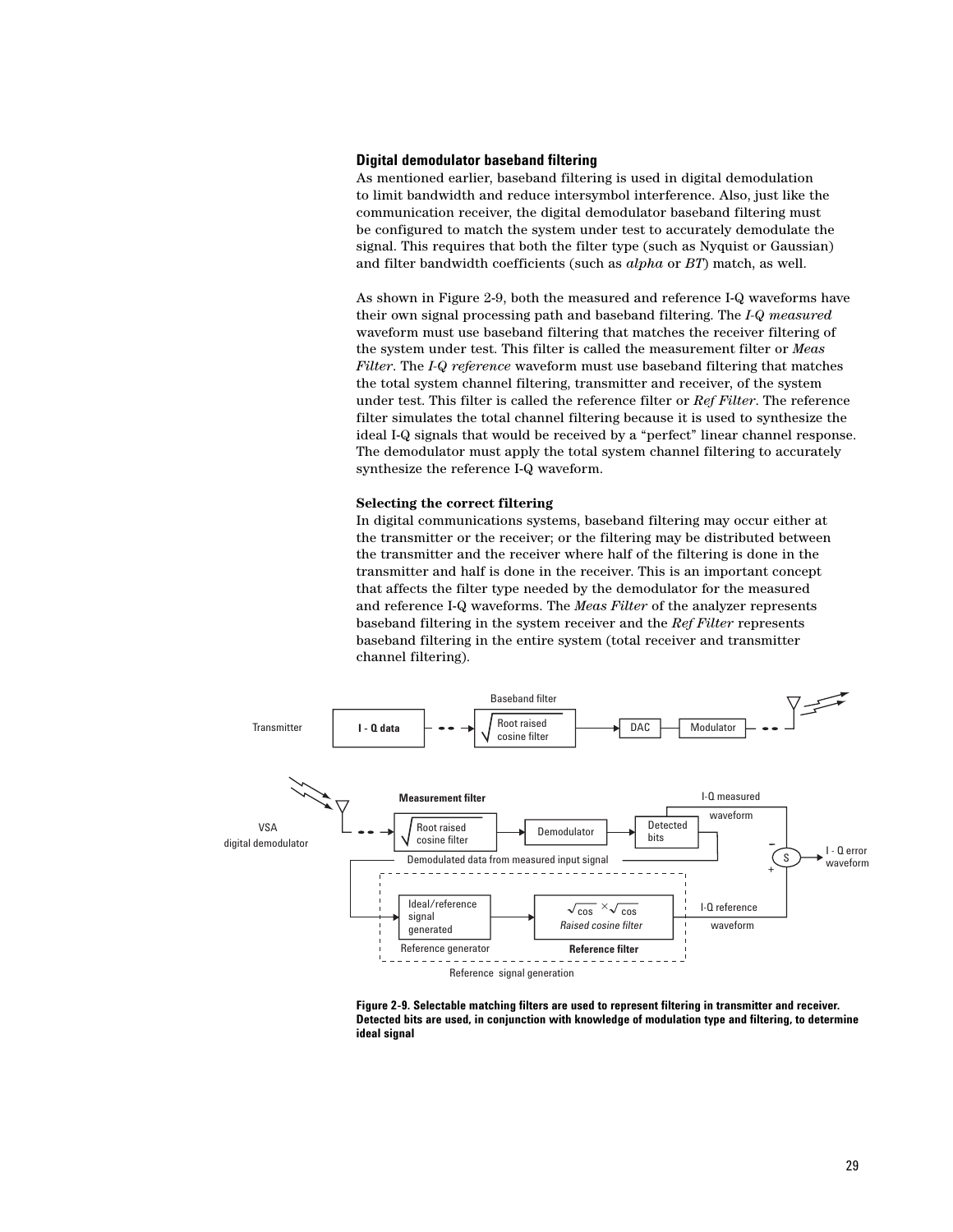Selecting the correct demodulator baseband filtering may not be as straightforward and intuitive as you might think, especially for a distributed system. For example, consider a North American digital cellular (NADC) standard which uses distributed filtering; a *root raised cosine* filter is implemented in both the transmitter and receiver. See Figure 2-9. For the VSA demodulator, you would use a *root raised cosine* filter for the I-Q measured waveform (matching the receiver filtering in a system that includes a similar filter at the transmitter). For the I-Q reference waveform, you would use a *raised cosine* filter (matching the total system channel filtering). This is because the product of a *sqrt (raised cosine)* times a *sqrt (raised cosine)* is equal to a *raised cosine* filter.

Table 2-1 shows some commonly used filter types and examples of analyzer measurement and reference filter selections based on the transmitter filter type.

| If the transmitter<br>filter is: | The measure filter<br>should be: | The reference filter<br>should be: |
|----------------------------------|----------------------------------|------------------------------------|
| Root raised cosine               | Root raised cosine               | Raised cosine                      |
| <b>Raised cosine</b>             | None                             | Raised cosine                      |
| Gaussian                         | None                             | Gaussian                           |
| Any type                         | User defined                     | User defined                       |

# **Table 2-1. Commonly used transmitter filter types and analyzer filters used**

#### **Filter alpha and BT bandwidth time product**

Another filter parameter that must accurately represent the system under test is the filter bandwidth coefficient, specified as the filter *alpha* or *BT*. Each filter type will have a filter bandwidth coefficient associated with it; Nyquist filters use alpha and Gaussian filters use BT. The demodulator uses the same *alpha* or *BT* value for both the measurement filter and the reference filter.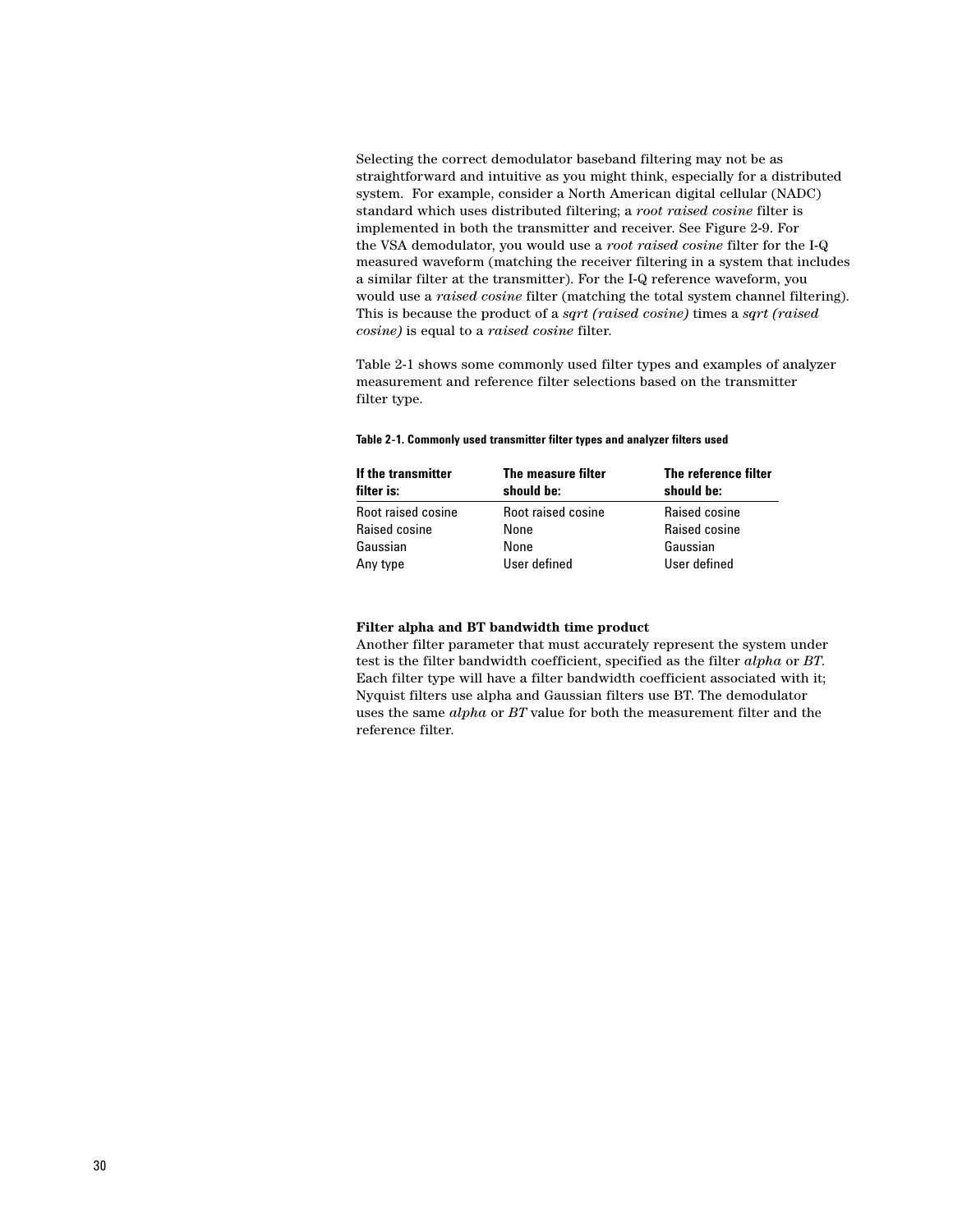There are many available filter types used in digital communications, depending on the intended application. Traditionally, the Nyquist (raised cosine) filter has been used because it minimizes ISI. Notice, in Figure 2-10, that the Nyquist filter impulse response has its peak amplitude at the symbol instant  $(t = 0)$  and is zero at all other surrounding symbol instants. That is, it crosses zero at integer multiples of the symbol period (1 divided by *f* s). This means that Nyquist filtered symbols do not interfere with surrounding symbols (zero inter-symbol interference). Nyquist filters minimize ISI, however, there are applications when ISI is not the most important criteria. Two other commonly used filter types are the Gaussian and Chebyshev filters. The Gaussian filter does not have the best ISI characteristics, but it does have advantages in the balance of carrier power, occupied bandwidth, and symbol clock recovery. Gaussian filters are typically used in GSM (global system for mobile communications) wireless telephony systems. The Chebyshev filter has very sharp roll-off characteristics and is vital for reducing power leakage into adjacent channels. Chebyshev filters are often used in wireless telephony systems that use CDMA (code division multiple access) modulation schemes, like cdmaOne and cdma2000. There are many other filter types used in digital communications that are beyond the scope of this discussion (see the *References* section at the end of this application note for more information).

Nyquist or raised cosine filter characteristics



**Figure 2-10. Nyquist filters minimize inter-symbol interference (ISI)**

#### **Alpha**

*Alpha* describes the sharpness of the Nyquist (raised cosine) filter. See Figure 2-10. *Alpha* is also called the roll-off or excess bandwidth factor. A higher value for alpha increases the bandwidth that is used in excess of the theoretical minimum. Modulation theory states that the minimum bandwidth needed to transmit a signal is equal to one half the symbol rate. However, to realize this system bandwidth would require a perfect brick-wall (rectangular shaped) filter, where *alpha* equals 0 and the occupied bandwidth equals the symbol rate. But a brick-wall filter is not realizable, so in practice, communication systems typically use a filter *alpha* of 0.3. An *alpha* value of 0.3 means that it will use 30 % more occupied BW than the theoretical minimum. This value does provide a good compromise between spectral efficiency and minimum ISI. The occupied bandwidth for a given alpha is approximately equal to the sample rate times (1 + *alpha*).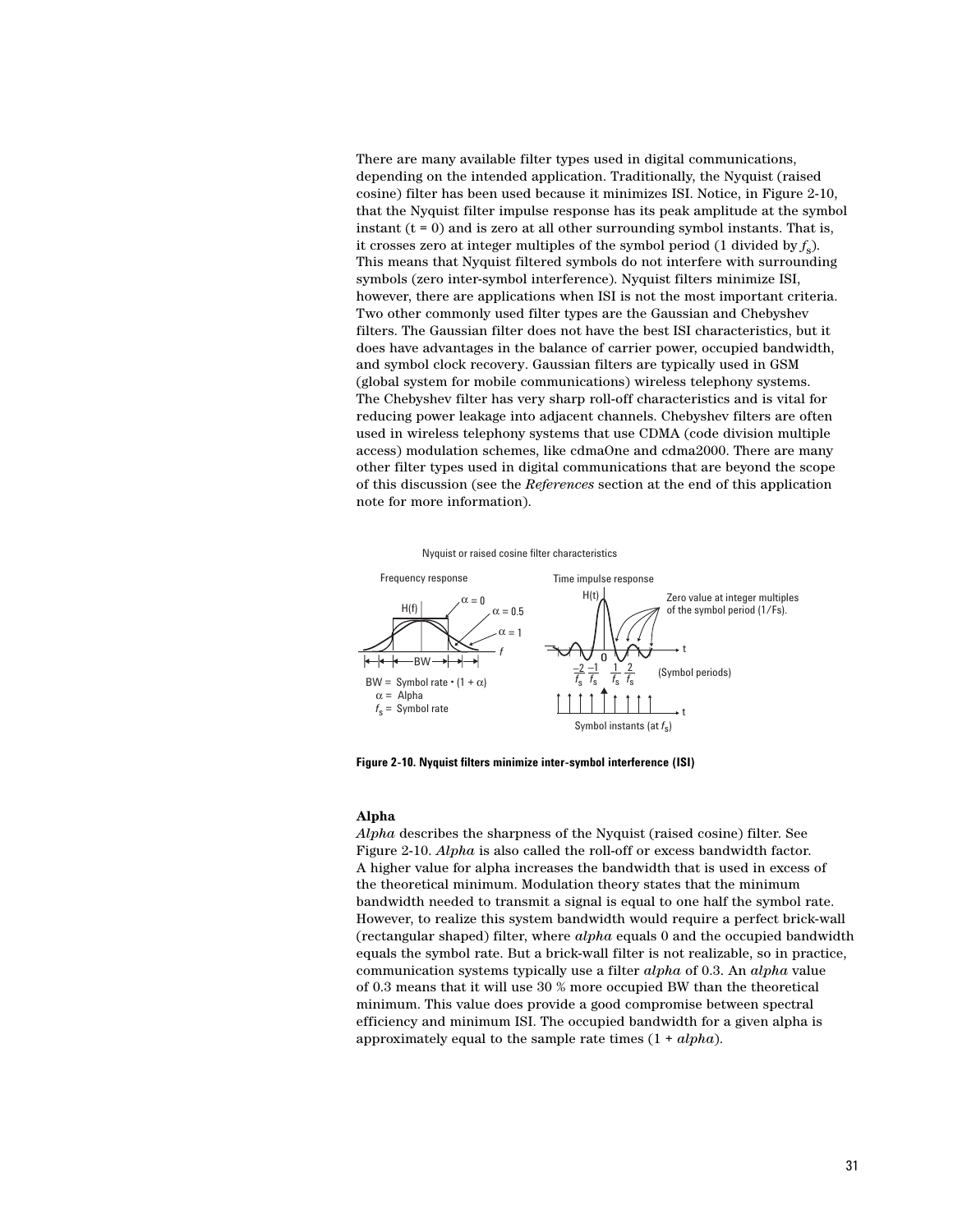#### **BT, bandwidth time product**

Filter *BT*, bandwidth time product, is the corresponding filter coefficient used for Gaussian filters and describes the sharpness of the filter. Gaussian filters typically use *BT* values between 0.3 to 0.5.

#### **Measurement concepts**

Now that you have learned some digital modulation basics and VSA system theory, the next step is to learn about digital modulation analysis measurement results and trace displays. The following examples show the measurement results for a QPSK, quadrature phase shift keyed, modulated signal with a 50 ksym/s symbol rate and a root raised cosine baseband filter with alpha equal to 0.35. Quadrature means that the carrier signal shifts between phase states that are separated by 90 degrees. The signal shifts in increments of 90 degrees from 45 to 135, –45, or –135 degrees. QPSK has four available states. Each state is assigned a binary value from 0 to 3, which requires 2 bits per state, translating into 2 bits per symbol. Only two I and two Q values are needed to produce the four states, satisfying the 2 bits per state requirement.

#### **Vector (or IQ) diagrams**

The vector diagram, more commonly called an IQ diagram in digital modulation, shows the recovered complex, I-Q baseband signal at all moments in time. It shows the states and transitions between them as the signal moves from symbol to symbol in time. A vector drawn from the origin to a point on the vector diagram corresponds to the instantaneous voltage at that instant in time.

Figure 2-11a shows an example IQ diagram for the QPSK modulated signal mentioned earlier. The IQ diagram shows the 4 ideal state locations (indicated by the crosshairs) positioned at 45, 135, –45, and –135 degrees, the detected symbols, and the transitions between the symbols. The IQ diagram gives you the peak-to-average voltage ratios and can be used to determine amplifier compression among other things.



**Figure 2-11. QPSK vector and constellation diagrams**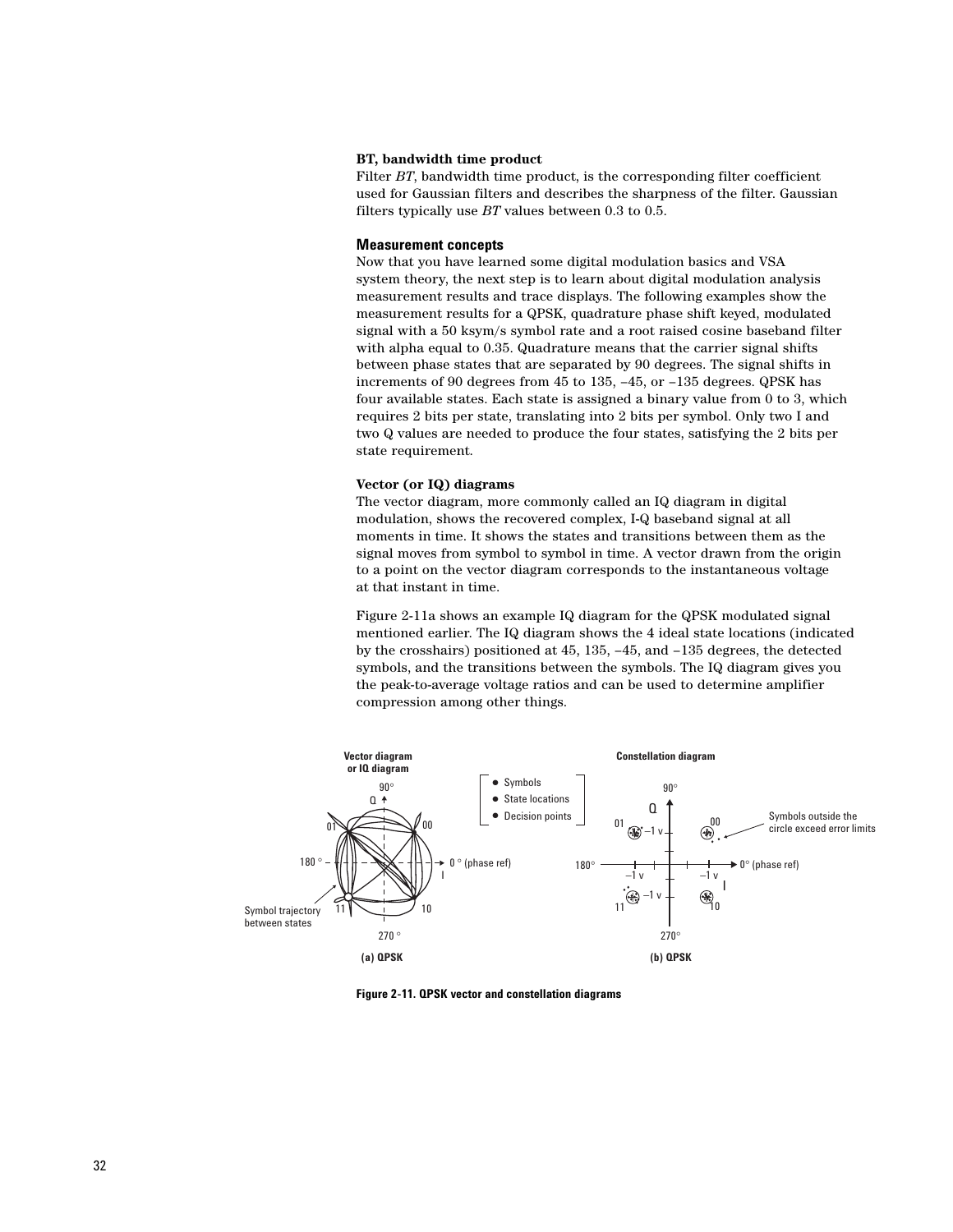#### **Interpreting vector diagrams**

When viewing signals in the I-Q plane, keep in mind that you are looking at the signal amplitude and phase relative to the carrier. The unmodulated carrier is the phase reference (0 degrees). In Figure 2-11, each of the detected symbols modulate the carrier at differing amplitudes and phases relative to the unmodulated carrier, but at the same frequency as the carrier. If the detected symbols were at different frequencies than the unmodulated carrier, they would appear to move as they continuously gain or lose phase relative to the unmodulated carrier. Also, digital modulation is a 3-dimensional measurement, modulation in terms of its I (in-phase) and Q (quadrature) components versus time. The IQ diagram is only a 2-dimensional display, so the time parameter, which cannot be seen, is perpendicular to the I-Q plane (or CRT screen).

#### **Constellation Diagram**

Figure 2-11b shows the constellation diagram for the same QPSK signal. The constellation diagram shows the carrier magnitude and phase synchronous with the symbol clock. The measurement points are commonly referred to as detection decision points and represent the detected symbols. It is similar to the I-Q diagram, without showing the transition traces between states.

Ideally all symbols should appear as a single point centered at the ideal state location (indicated by the crosshairs). The ideal state is where symbols occur if your signal is without error. However, signal impairments and other modulation errors cause deviations and the symbols will disperse and surround the ideal state location. The VSA allows you to put definable error limit circles around the ideal states. Showing the actual detected symbols versus the ideal states gives you a visual indication of the quality of your signal. Constellation diagrams help identify such signal impairments as amplitude imbalance, quadrature error, or phase noise.

#### **Error vector magnitude (EVM)**

The most widely used modulation quality metric in digital communications systems is error vector magnitude (EVM). The error vector is the vector difference at a given time between the ideal reference signal and the measured signal. See Figure 2-12. The error vector is a complex quantity that contains a magnitude and phase component. It is important not to confuse the magnitude of the error vector with the magnitude error, or the phase of the error vector with the phase error.



**Figure 2-12. Error vector magnitude (EVM); difference between actual measured signal and ideal reference signal**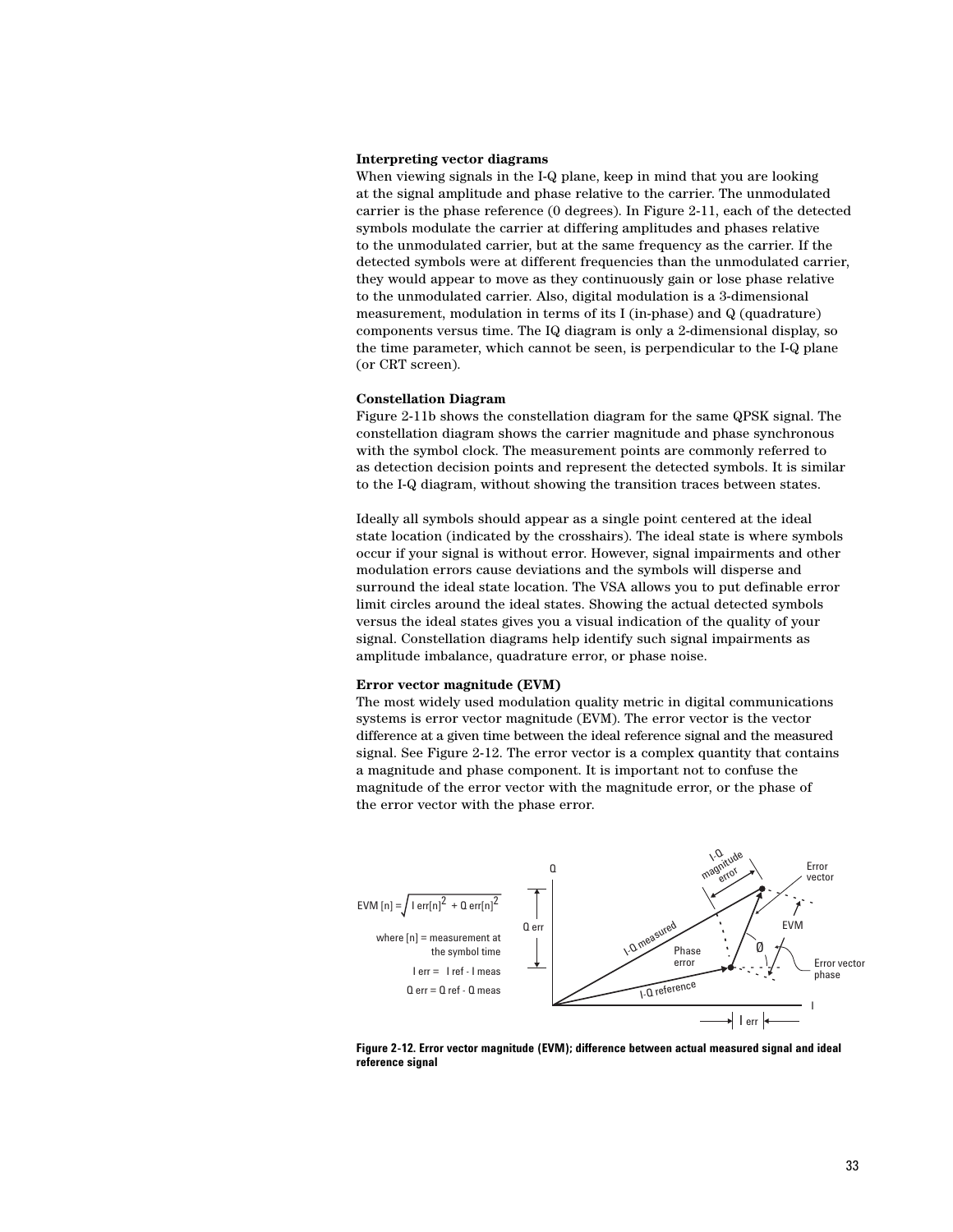EVM is defined as the root mean square (rms) of the error vector over time at the instants of the symbol clock transitions. By convention, EVM is usually normalized to either the amplitude of the outermost symbol or the square root of the average symbol power. The EVM measurement and the various related data results are sensitive to any signal impairment that affects the magnitude and phase trajectory of a signal for any digital modulation format. This makes it an ideal measurement tool for troubleshooting communications system problems at baseband, IF, or RF sections of the radio.

Figure 2-13 shows examples of the *error vector time*, *error vector spectrum*, *I-Q magnitude error*, and *I-Q phase error* modulation quality measurements that were defined in Figure 2-12. The *error vector time* data (display a) shows the error vector magnitude data in the time domain. This trace is the computed error vector magnitude between corresponding symbol points in the I-Q measured and I-Q reference signals. The *error vector spectrum* data (display b) shows the spectrum of the *error vector time* data. In other words, the analyzer derives the *error vector time* data, and then windows and FFTs this data to produce the *error vector spectrum* trace. This format can reveal the spectral content of the unwanted signals that drive the modulated carrier away from its ideal path. If those error components are deterministic, they will show up in the error vector spectrum trace as spectra. Measuring these spectra can give added insight into the nature and origin of these error signals. The *I-Q magnitude error* (display c) and *I-Q phase error* (display d) traces show the error between the I-Q measured and the I-Q reference signals. *I-Q magnitude error* displays the magnitude error and *I-Q phase error* displays the phase error.



**Figure 2-13. Display a, error vector time, shows the error vector magnitude at the symbol points. Display b, error vector spectrum, shows the frequency spectrum of the error vector time data. Display c, IQ mag error, is the magnitude difference between the measured and reference IQ waveforms. Display d, IQ phase error, is the phase difference between the measured and reference IQ waveforms.**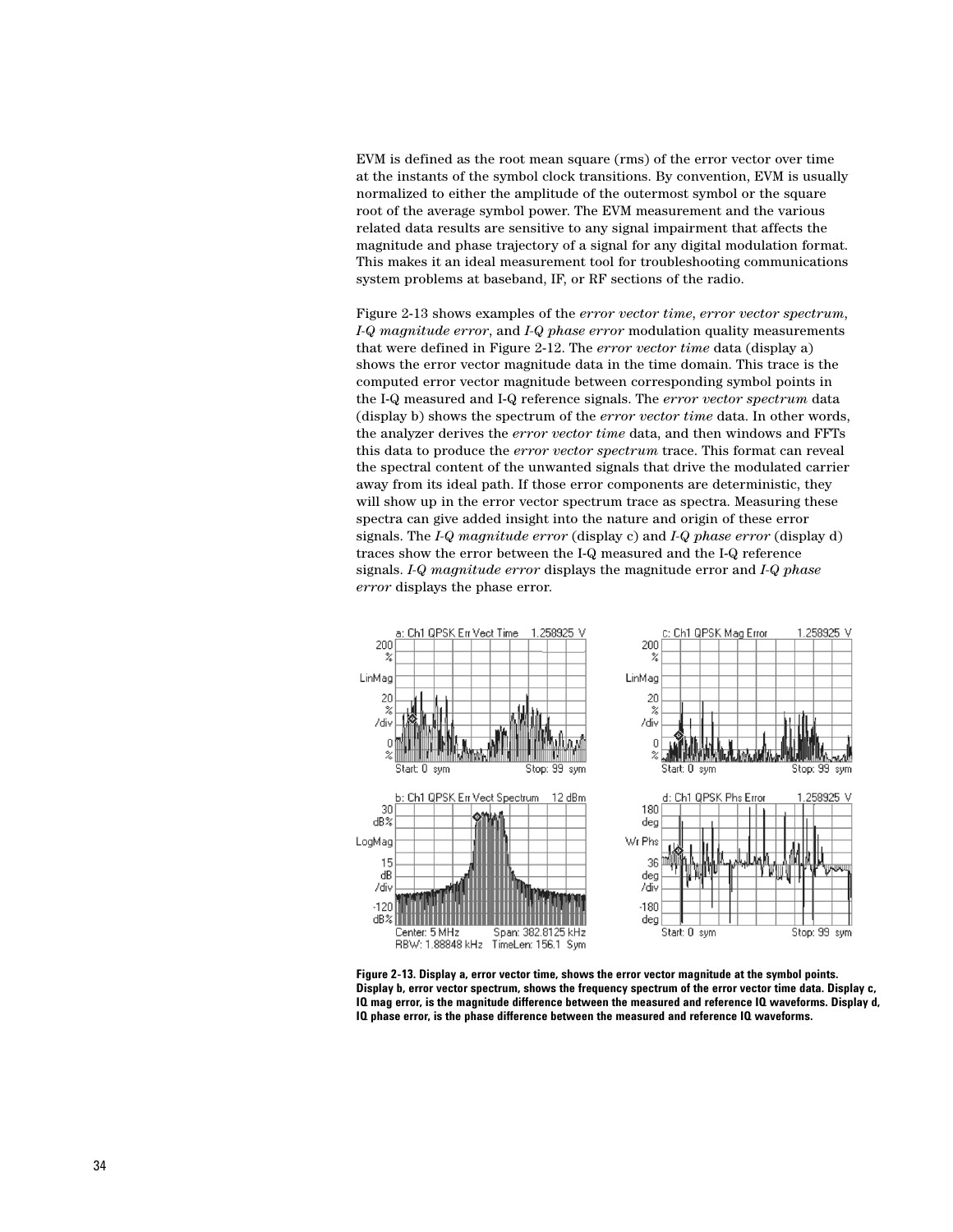#### **Symbol table/error summary**

The *symbol table/error summary* measurement results may be the most powerful of the digital demodulation tools. Here, demodulated bits can be seen along with error statistics for all of the demodulated symbols. For example, reviewing the rms EVM value can quickly help you assess modulation accuracy. Other valuable errors are also reported. Figure 2-14 shows the *symbol table/error summary* data for the QPSK signal used previously. The marker readout shows the values for the highlighted bits in the symbol table, which represent symbol number 3 and has a value of 2 (a binary value of "10"). Note that this agrees with the two bits per symbol required by QPSK modulation. The errors table shows the available statistical and error data for a QPSK modulated signal.

|                                                       | D: Ch1 QPSK Syms/Errs                                                                                     |                                                                      |                                                                                                          | Range: 1.258925 V |
|-------------------------------------------------------|-----------------------------------------------------------------------------------------------------------|----------------------------------------------------------------------|----------------------------------------------------------------------------------------------------------|-------------------|
| EVM.<br>Mag Err<br>Phase Err<br>Freq Err<br>IQ Offset | $= 742.33$<br>m%rms<br>$= 521.43$<br>m%rms<br>$= 302.81$<br>$= 299.45$<br>$= -63.29$<br>Quad Err = 173.80 | 1.6395<br>$-1.0565$<br>874.83<br>mdeg<br>mHz<br>dB.<br>Bho —<br>mdea | % pk at sym<br>% pk at sym<br>mdeg pk at sym<br>$SNR(MER) = 42.588$<br>$= 0.99994$<br>Gain $Imb = 0.007$ | 17<br>dВ<br>dВ    |
|                                                       |                                                                                                           |                                                                      | 0 10010000 11001110 00010011 00111101 01011000<br>40 10001000 00000000 10100001 00110011 11010111        |                   |
| Trace D                                               | Marker:                                                                                                   | з                                                                    | sym                                                                                                      | 2                 |

**Figure 2-14. The symbol table/error summary data provides the demodulated bits and error statistics for all the demodulated symbols**

We have now covered some of the fundamental modulation measurements, but there are many more qualitative displays and quantitative measurements available. You can find more information about them in the *References* section at the end of this application note.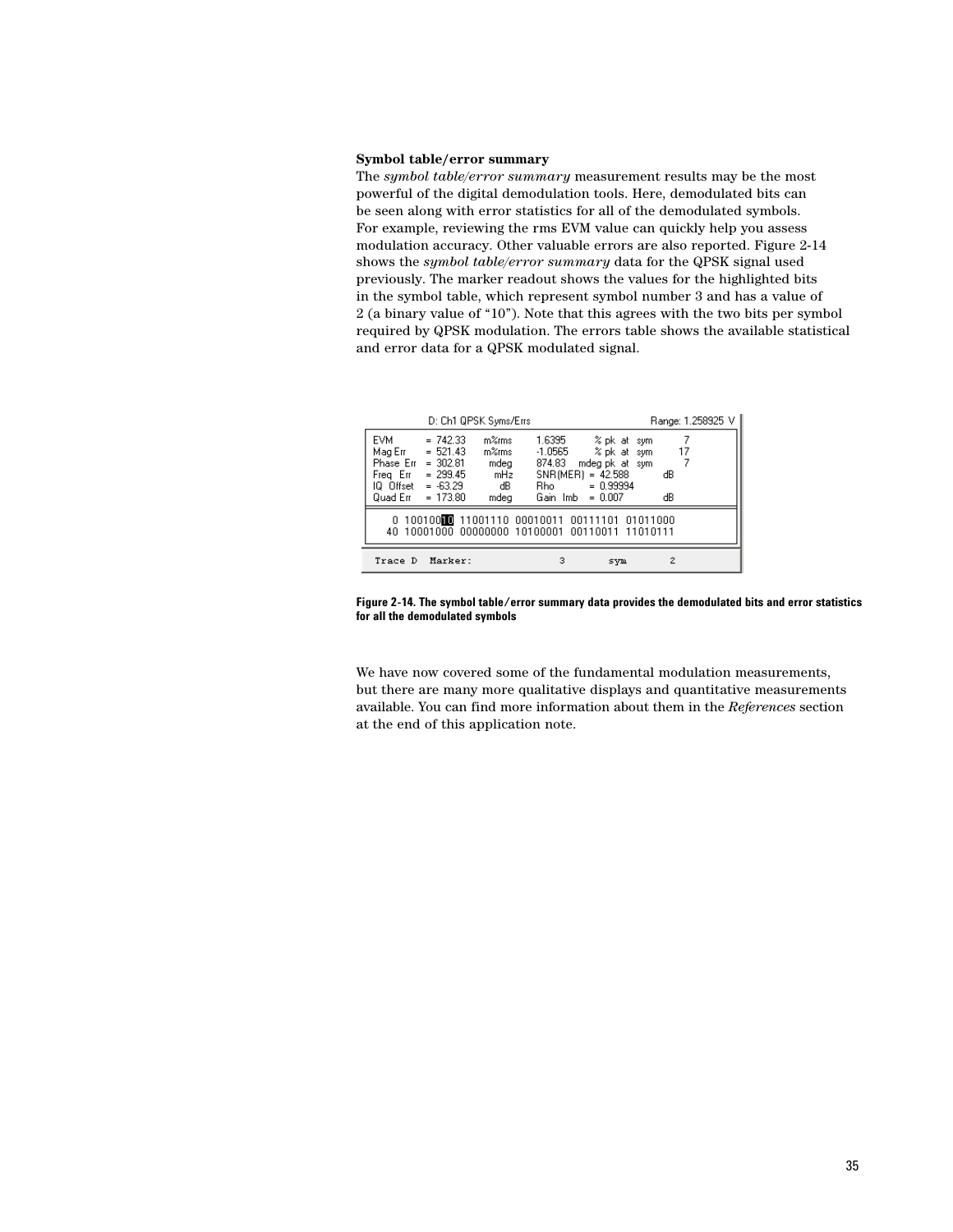# **Analog Modulation Analysis**

Another important measurement tool that vector modulation analysis may provide is analog modulation analysis. Analog modulation analysis produces AM, FM, and PM demodulation results, similar to what a modulation analyzer would output, allowing you to view amplitude, frequency, and phase profiles versus time. These analog modulation analysis capabilities enhance the digital modulation analysis capabilities, already available in a VSA, to provide a complete measurement solution to analyze digital communications systems. For example, you may use analog modulation to analyze intentional modulations like FSK (frequency shift keying), to analyze unintentional modulations like phase noise or AM-to-PM conversion, or to analyze singleshot signal parameters like frequency or phase settling, or pulse shaping.

Demodulating a signal may seem complicated, but the fundamental characteristics of vector modulation and the I-Q modulation process make demodulation straightforward. Recall that the vector or IQ diagram (Figures 2-2 and 2-11) shows the instantaneous magnitude and phase of the modulated carrier relative to the unmodulated carrier, and that it was very useful to show digital modulation characteristics. However, it also provides an easy way to view analog modulation signal characteristics, such as AM, PM, and FM modulations, as shown in Figure 2-15. An unmodulated continuous wave (CW) signal would simply show as a single stationary point with constant magnitude and phase. An AM signal has its trajectory along a fixed line through the origin and only the magnitude of the signal changes. An FM signal is shown as a circle centered at the origin as its trajectory, with the instantaneous frequency deviation given by the rate of change of its phase. PM looks similar to FM, although, the relative change in phase is the controlling parameter. In vector modulation, in which both the amplitude and phase can change simultaneously, the vector trajectory changes in both magnitude and phase.



**Figure 2-15. Analog modulation characteristics in the I-Q plane on the I-Q diagram**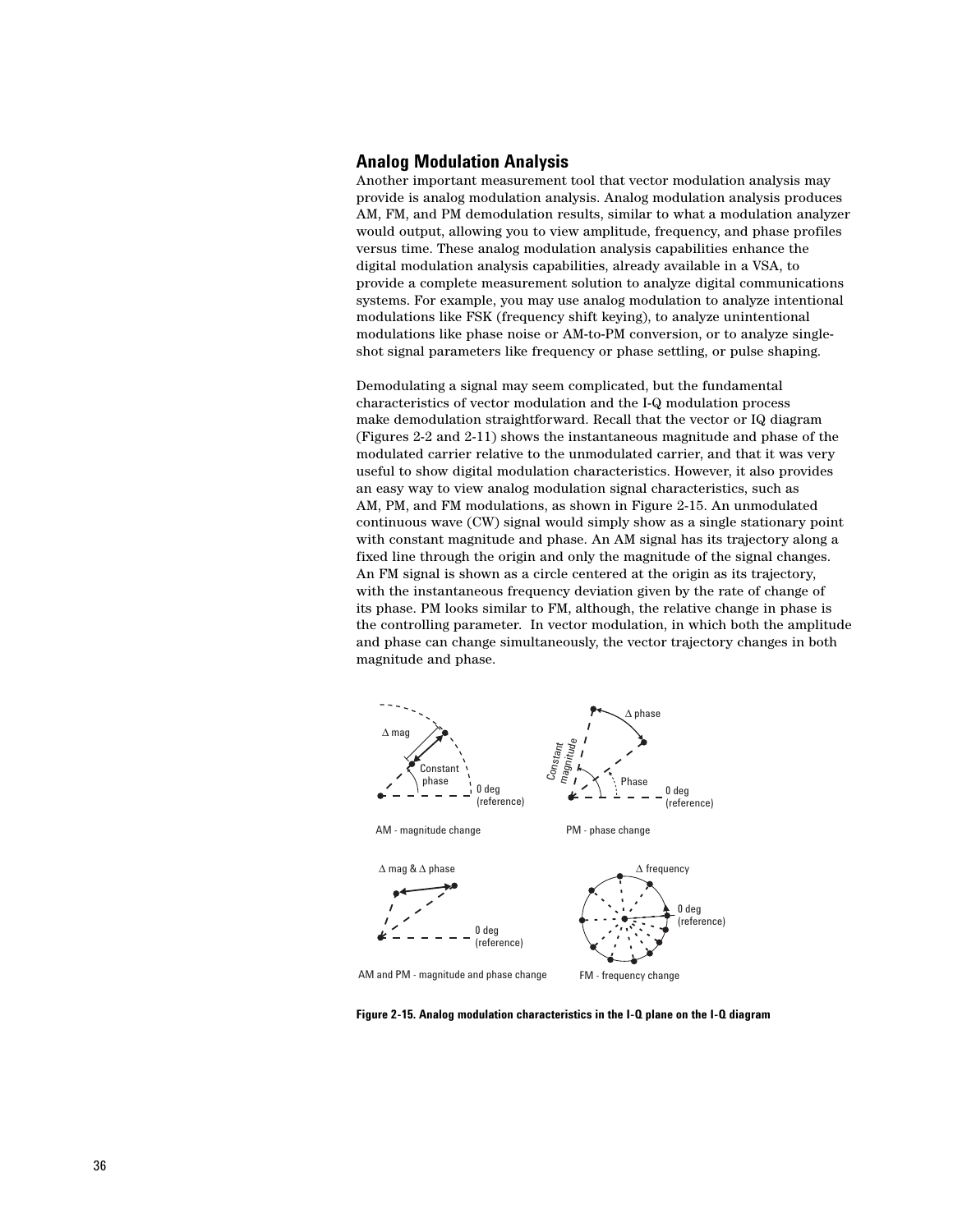Traditionally, to view the carrier modulation waveforms (modulation envelope), you would remove the carrier by "detecting" and displaying the resultant waveform on an oscilloscope in amplitude-versus-time display. However, instead of thinking in terms of detecting the modulation on the carrier, in vector modulation, it is helpful to think of viewing the modulation as what is left after the carrier has been "shifted" or "downconverted" to 0 Hz. An intuitive review of frequency shifting will show how amplitude and phase changes imparted on the carrier are "detected" using basic trigonometric identities



#### **Figure 2-16. Modulation is measured by shifting the carrier frequency,** *f***c, down to 0 Hz. When the digital LO frequency is equal to the modulated carrier frequency, the output of the quadrature detector, I(t) and Q(t) time-domain waveforms, is the modulation on the carrier**

As shown in Figure 2-16, the complex-modulated carrier signal, described by  $V(t) = A(t)Cos[2\pi f_c t + \emptyset(t)]$  and frequency,  $f_c$ , are inputted to the quadrature mixer (or quadrature detector) for frequency translation. To recover the baseband modulating signal, the carrier is first downconverted to baseband (0 Hz) by setting the LO frequency equal to  $f_{\rm c}.$  Then the baseband signals are low-pass filtered so only the difference frequencies remain. This process produces real I(t) and imaginary Q(t) time-domain waveforms that are the magnitude and phase difference between the modulated carrier signal and the unmodulated LO signal, referenced to the carrier. This is the carrier modulation in the form of I(t) and Q(t) components (rectangular coordinates), not in terms of magnitude,  $A(t)$ , and phase,  $\emptyset(t)$ . You may recall that the I-Q demodulator performs a polar to rectangular conversion. However, applying some math and simple trigonometric identities to the I(t) and Q(t) components allows us to extract the instantaneous amplitude, A(t), or phase,  $\varnothing(t)$ , changes impressed on the carrier. This is the AM and PM modulation.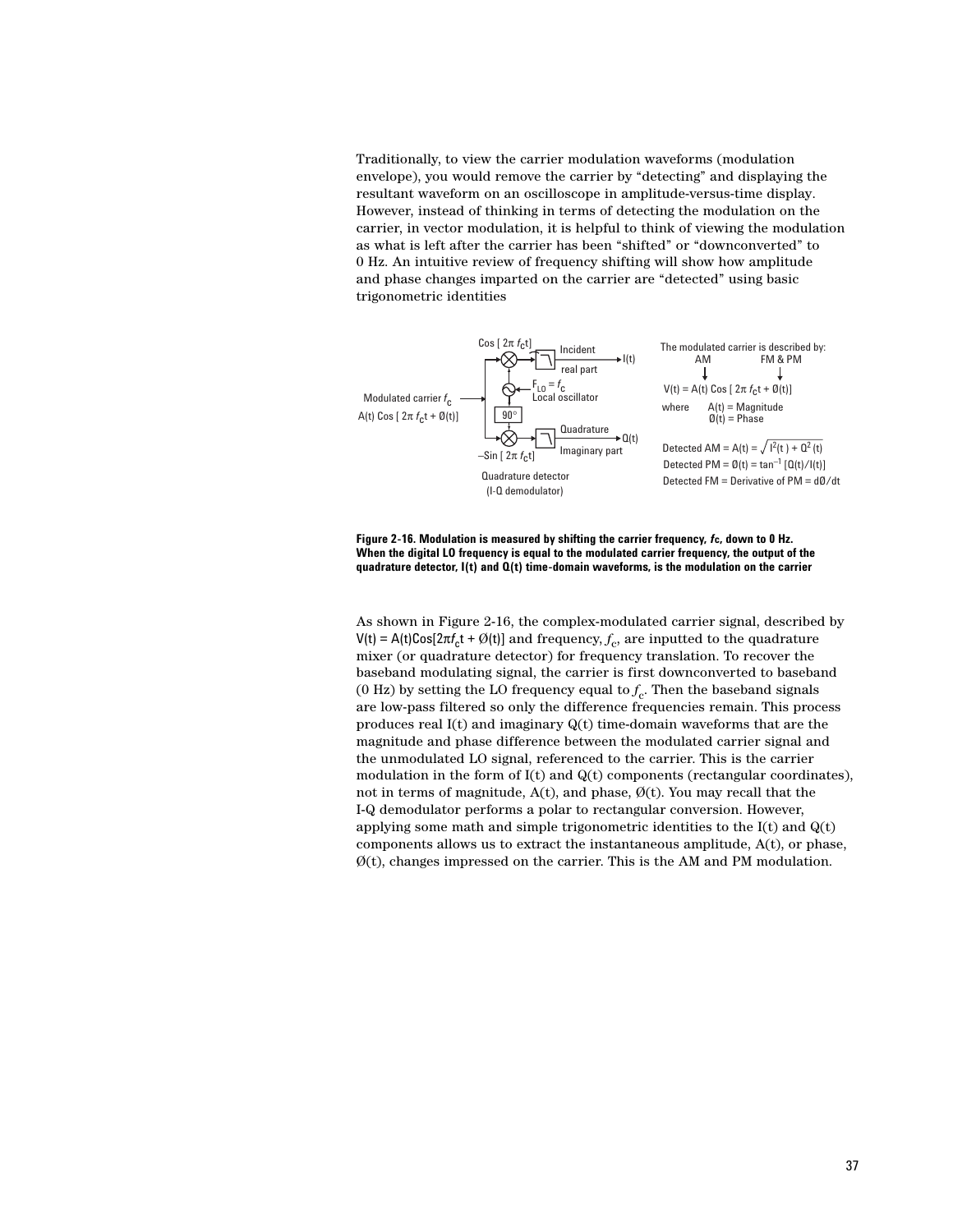The amplitude modulation, AM, is the variation of the carrier magnitude,  $A(t)$ , versus time and is extracted from  $I(t)$  and  $Q(t)$  by taking the square root of the sum of the squares of  $I(t)$  and  $Q(t)$ .

AM = A(t) = sqrt[ $1^2$ (t) + Q<sup>2</sup>(t)]

Phase modulation, PM, is the phase variation,  $\varnothing(t)$ , versus time and is equal to the arctangent of  $[Q(t) / I(t)]$ . Frequency modulation, FM, is the derivative of the phase shift verses time,  $d\phi/dt$ . That is, FM is the derivative of PM:

 $PM = \emptyset(t) = \arctan[\frac{\Omega(t)}{I(t)}]$ 

FM = derivative of the PM =  $(dQ/dt)$ 

Starting with  $I(t)$  and  $Q(t)$  and applying basic trigonometric identities, we have done a first order demodulation of the carrier and are able to look at AM, PM, and FM modulation. In practice, analyzers use sophisticated demodulation algorithms that incorporate frequency and phase error correction routines so that intentional and unintentional modulation can be accurately separated from the carrier. Analog demodulation completely isolates the PM and FM from the AM. Likewise, AM is completely isolated from the PM and FM.

#### **Summary**

This chapter presented the basics of vector or digital modulation techniques and digital modulation analysis as implemented in a vector signal analyzer. We described digital (vector or I-Q) modulation and common digital modulation formats. The VSA architecture is similar to a digital communication system so we described the radio receiver and transmitter block diagrams noting the process of generating, transmitting, receiving and recovering the original digital information. We then looked at the VSA digital demodulator block and described each function and the related demodulation parameters necessary to properly demodulate your signal and make measurements. The VSA, with vector modulation analysis, provides powerful and specialized measurement capability that allows you to characterize and troubleshoot throughout the entire block diagram of a digital system (system using I and Q signals). The information you learned in this chapter will help you make informed decisions regarding measurement instrumentation requirements and the tools necessary to analyze your communication system. Vector modulation analysis is also available on swept-tuned spectrum analyzers that support additional radio personality software.

The scope of this application note is limited to the fundamental concepts. If you would like more in-depth information, you can review the suggested reference materials in the *References* section at the end of this application note.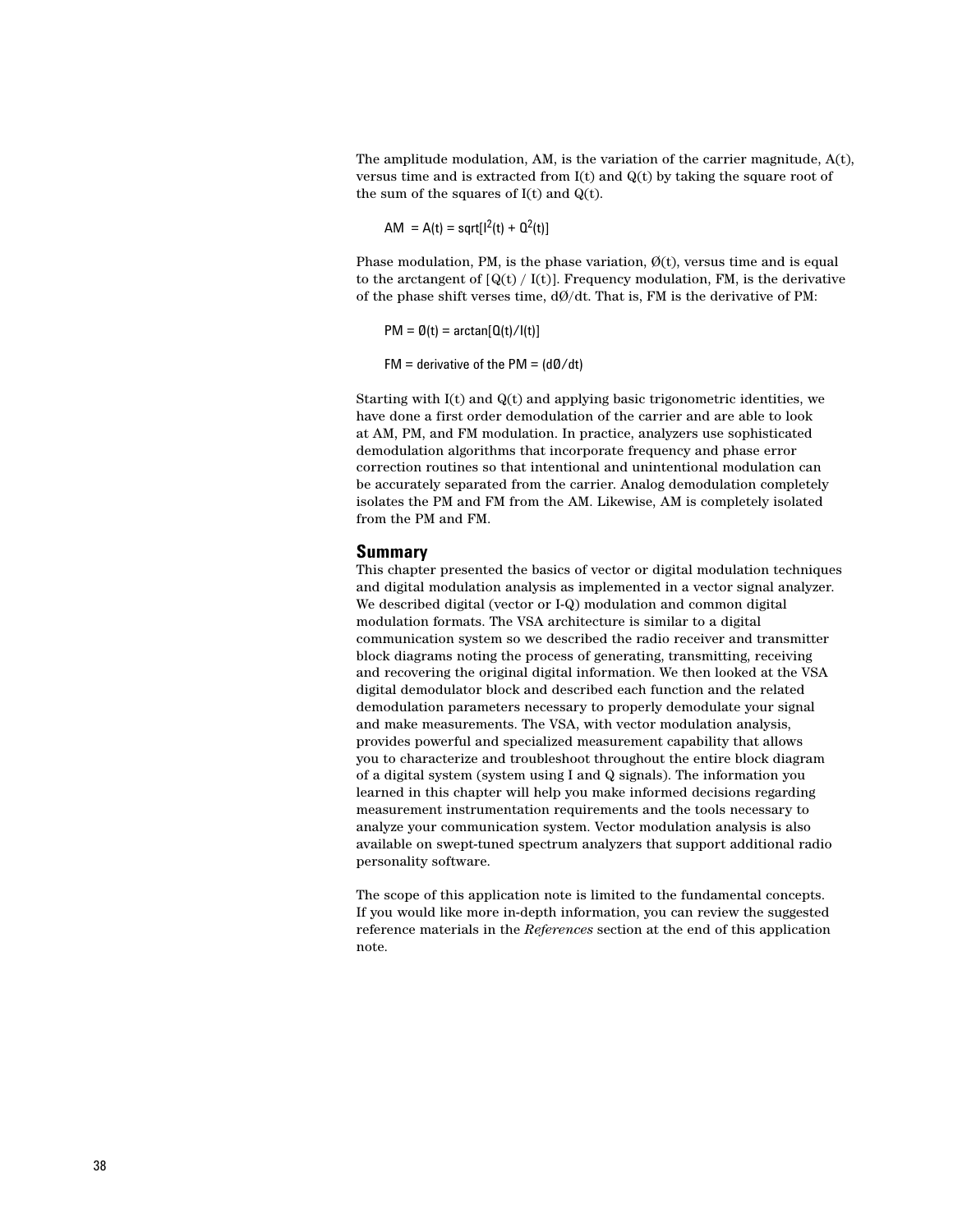# **References**

- 1. Robert A Witte. *Spectrum and Network Measurements*. Atlanta, GA: Noble Publishing Corporation, 2001.
- 2. Agilent Technologies Company, *The Fundamentals of Signal Analysis, Application Note 243*, literature number 5952-8898E, Palo Alto, CA, July 1978.
- 3. Agilent Technologies Company, *Using Vector Modulation Analysis in the Integration, Troubleshooting and Design of Digital RF Communications Systems, Application Note 89400-8*, literature number 5091-8687E, Palo Alto, CA, July 1994.
- 4. Agilent Technologies Company, *Digital Modulation in Communications Systems - An Introduction, Application Note 1298*, literature number 5965-7160E, Palo Alto, CA, July 1997.
- 5. Agilent Technologies Company, *Testing and Troubleshooting Digital RF Communications Transmitter Designs, Application Note 1313*, literature number 5968-3578E, Palo Alto, CA, July 1999.
- 6. Agilent Technologies Company, *Testing and Troubleshooting Digital RF Communications Receiver Designs, Application Note 1314*, literature number 5968-3579E, Palo Alto, CA, July 2002.